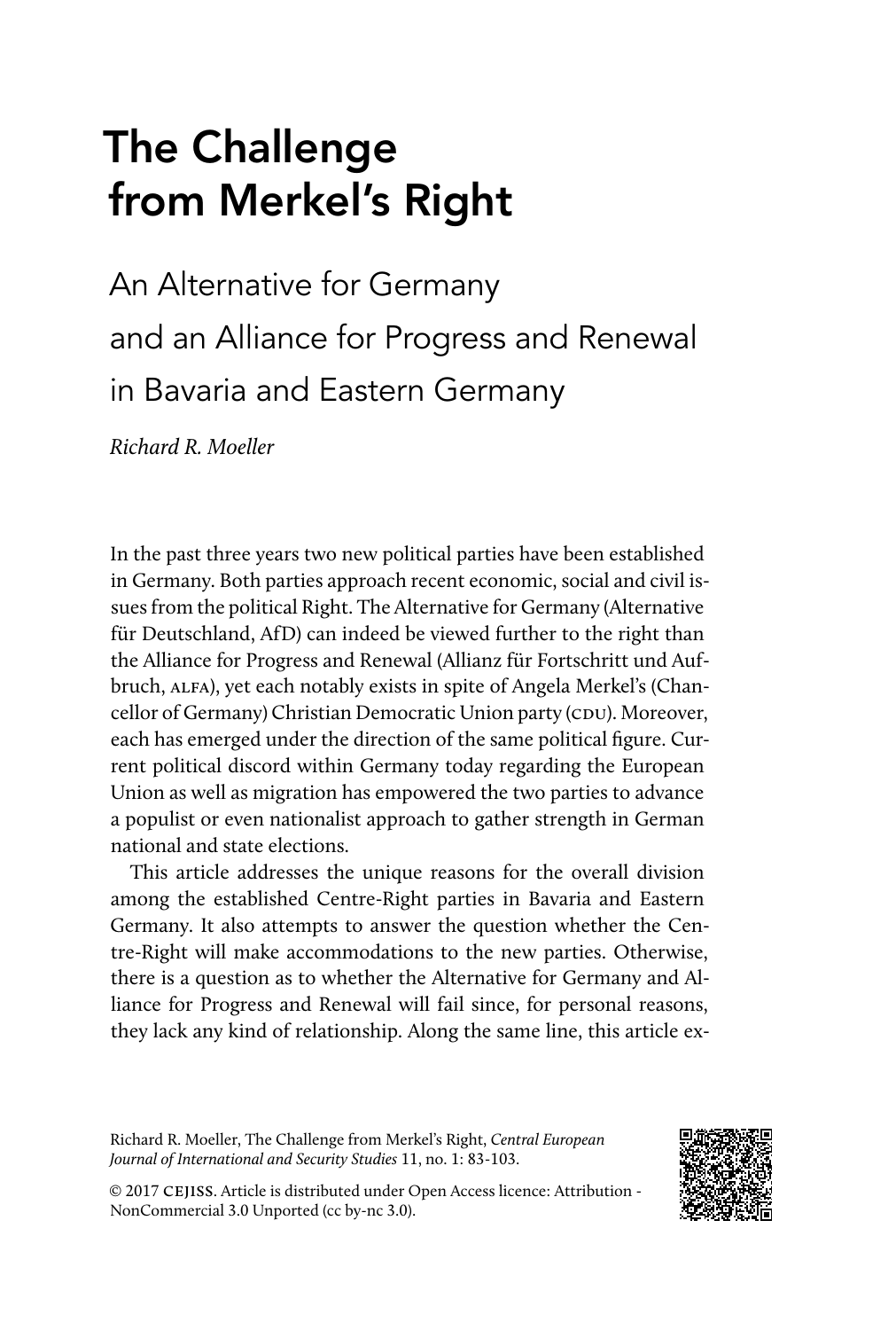amines the similarities and differences of the two new parties as well as their ability to garner votes for 2017.

*cejiss 1/2017 Keywords: Germany, European Union, Alternative for Germany, Alliance for Progress and Renewal, Eastern Germany, Bavaria*

# A Political Shift of the Extremes

The year 2016 has seen political cleavages in Germany widen as never before. Unlike other states of Europe, Germany has, for all intents and purposes, been able to deliver a congenial and stable political system since May of 1949. In fact, the parliamentary 'German Model' has been borrowed by more than a few states following the end of the Cold War. In their 1967 seminal work, Lipset and Rokkan argued that parties in (then Western) European republics were 'frozen' or connected to the centre.<sup>1</sup> This was challenged a year later from the Left. Historically in Germany, according to Markovits and Gorski, extremes in the form of political parties and especially political movements had been from Leftist groups that some have referred to as 'Extra parliamentary opposition' (*Ausserparliamentarische Opposition*) and 'the K-groups', or *Kommunistische Gruppen*. 2 These earlier extremes have been moderated a great deal as a result of their political success (pragmatic *68ers* are now part of national, state and local governance), economic solidity has increased, energy responsibility has become a priority, and federal military trepidation in world conflicts is the norm. Today the opposite is true, the angst of German opposition is coming from the Right and they are becoming too substantial and broad to ignore. Along the same line, Centre-Right parties have now won at least ten per cent of the vote in five of Germany's 16 state parliaments. In the 2016 Eastern German Saxony-Anhalt state election, the Right, in the form of the AfD, won an astounding 24.2 per cent of the vote.<sup>3</sup> How did Germany get here and why are the results more pronounced in Bavaria and in the Eastern (*Länder*) states?

### 2012 – 2015: Where did it Begin? Bavaria.

According to Professor Hans-Gerd Jaschke, politically disaffected Germans can be linked to Bavaria early on. Jaschke stresses that with small citizens' movements on the Right rising and falling throughout the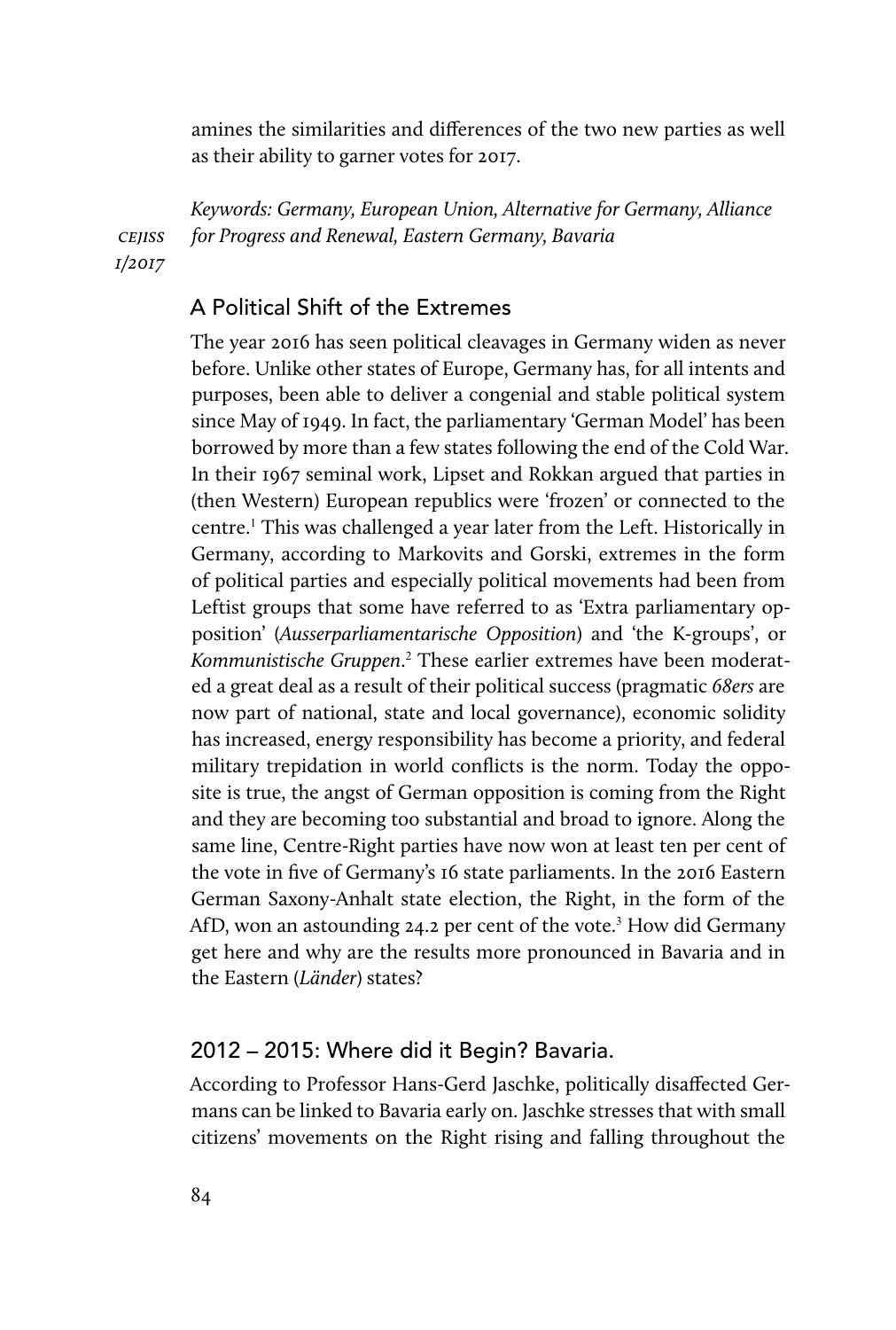1990s, populist groups went looking for a stable substitute beginning in 2005.<sup>4</sup> There are various theories regarding the dissolution of Bavarians with the traditional notions of social democracy and collective institutions of the state. The push to the Right in the last few years, however, has not been driven by debate. It is driven by vague concepts about 'nation' as well as various everyday policies that divide Germans and have, consequently, created modern populist movements on the Right. These differences are a strange mixture of cultural values (e.g. refugees) and tangible positions (e.g. Euro). Moreover, theoretical disputes of the 'old Right' like religion play a smaller role in modern Germany than before. With that, it can be argued that when the 'old Right' began to morph into the 'new Right', the Bavarians were front and centre.

Despite the fact that German Basic Law does not grant any *Länder* a distinctive status in the way that Spanish or Italian ones do,<sup>5</sup> Bavaria has a distinctive history that requires some sort of recognition. According to Bavarian historians and the official Bavarian state narrative, Bavaria constitutes 'one of the oldest European states'.<sup>6</sup> Scholars have traced a long historical lineage, starting with the establishment of a Bavarian dukedom in 554, and later its transformation into a kingdom by Napoleon in 1806. After the Wars of German Unification of 1866–71, Bavaria became absorbed into a German Empire dominated by Bismarck, which created a strong sense of resentment of Prussia that persists to this day.7 This came to an end in November 1918 with the establishment of a Bavarian *Freistaat* by Kurt Eisner's Independent Socialist Party,<sup>8</sup> which ended quickly and violently.<sup>9</sup> This affair in Bavarian history cemented a distrust of socialism, with Bavarians soon going to the opposite extreme by supporting Hitler's anti-Communist position. After the capitulation of the German army in 1945, Bavaria came under the control of an American military government. The lack of a solid German political structure at this time gave Bavaria the opportunity to establish its autonomy by creating a Bavarian constitution that celebrated Bavaria's 'thousand-year' history, tradition of statehood and sense of identity.<sup>10</sup>

Steve Padgett and Tony Burkett noted that uniqueness is the driving force of the dominant Bavarian party – the Christian Social Union (CSU). At its inception in 1945, the aims of the CSU were clear: to protect Bavaria's special interests, unique identity and culture with as much political autonomy as possible while still supporting federalism. The

*Richard R. Moeller*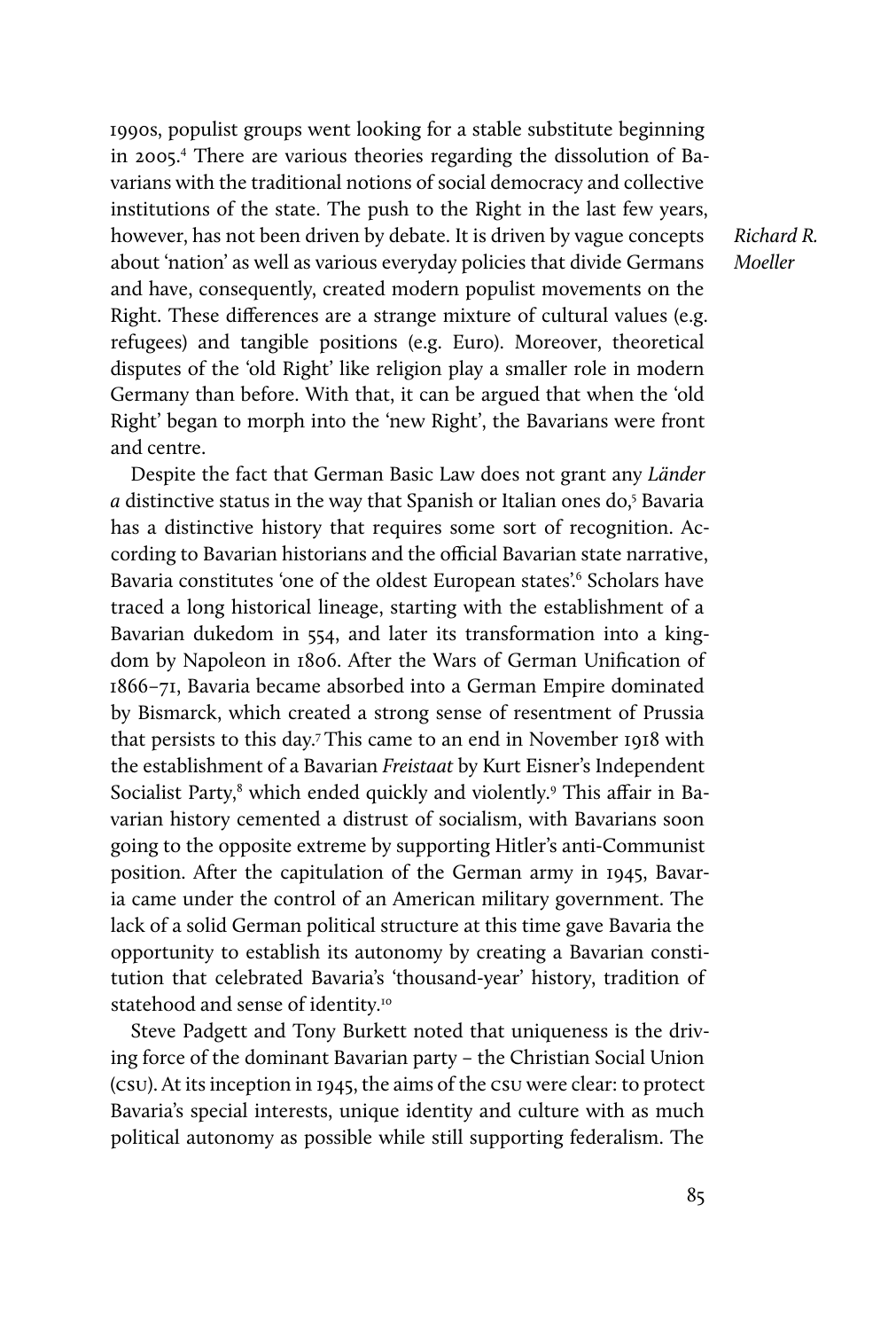CSU saw then and still see today Bavaria as a cultural 'nation'. For example, the CSU uses the word *Heimat* for Bavaria and asserts that this uniqueness be recognised in Germany.<sup>11</sup> In the mid-20<sup>th</sup> Century, the religious component in Bavarian party politics as well as the territorial exclusivity was central to understanding the strength of the CSU. In fact, the main political traditions in Bavaria have been identified as 'Catholicism and separatism'.12 This was further demonstrated by the micro-party Bavarian Party (*Bayernpartei*), an independence-seeking nationalist party that once took up to 30 per cent of the vote in the 1950s, but which has been reduced to less than five per cent since.13 Today, the zenith of religious influence with the party has passed.

As an example, a marginal split occurred in the late 1990s between the CDU and CSU when the German government, controlled by SPD Chancellor Gerhard Schroeder, promoted a law pushed by the Greens, (*Die Grünen*) in August 2001 to create registered partnerships giving same-sex couple protections similar to those of married couples. The law passed, with the CDU remaining relatively silent. Since the vast majority of Germans supported partnership equality, csu leaders in Bavaria attempted to approach this issue not from an ideological or religious position, but rather the party questioned the implementation and speed of the law. This served as a way to pacify Bavarian Catholics and at the same time maintain the CSU relationship with the CDU. In 2011, the disagreement with the CDU and CSU came to focus on same sex privileges (policy), like insurance, inheritance, and taxation. It was seen by some that it was religion creeping back into the CSU. After all, it was a Christian Party in name, if not a Catholic one. Without a hiccup, the German High Court answered with expansion of gay rights angering many traditional CSU members. The CSU position was, without doubt, a product of religion; yet, at the same time, it also had much to do with Bavarian national self-importance.14 Nowadays, by all accounts, Right-leaning members of the CSU have new differences, front-burner issues with the CDU, or even Merkel herself, that now occupy the Zeitgeist of 2016. For some, the party is now torn between its official sister (the CDU) and the two new upstarts – the AfD and ALFA. 15 These CSU members are represented through those such as Bavaria's Finance Minister Markus Söder who said in late August 2016 that many refugees should be sent back to their countries of origin.<sup>16</sup> This will be addressed further below.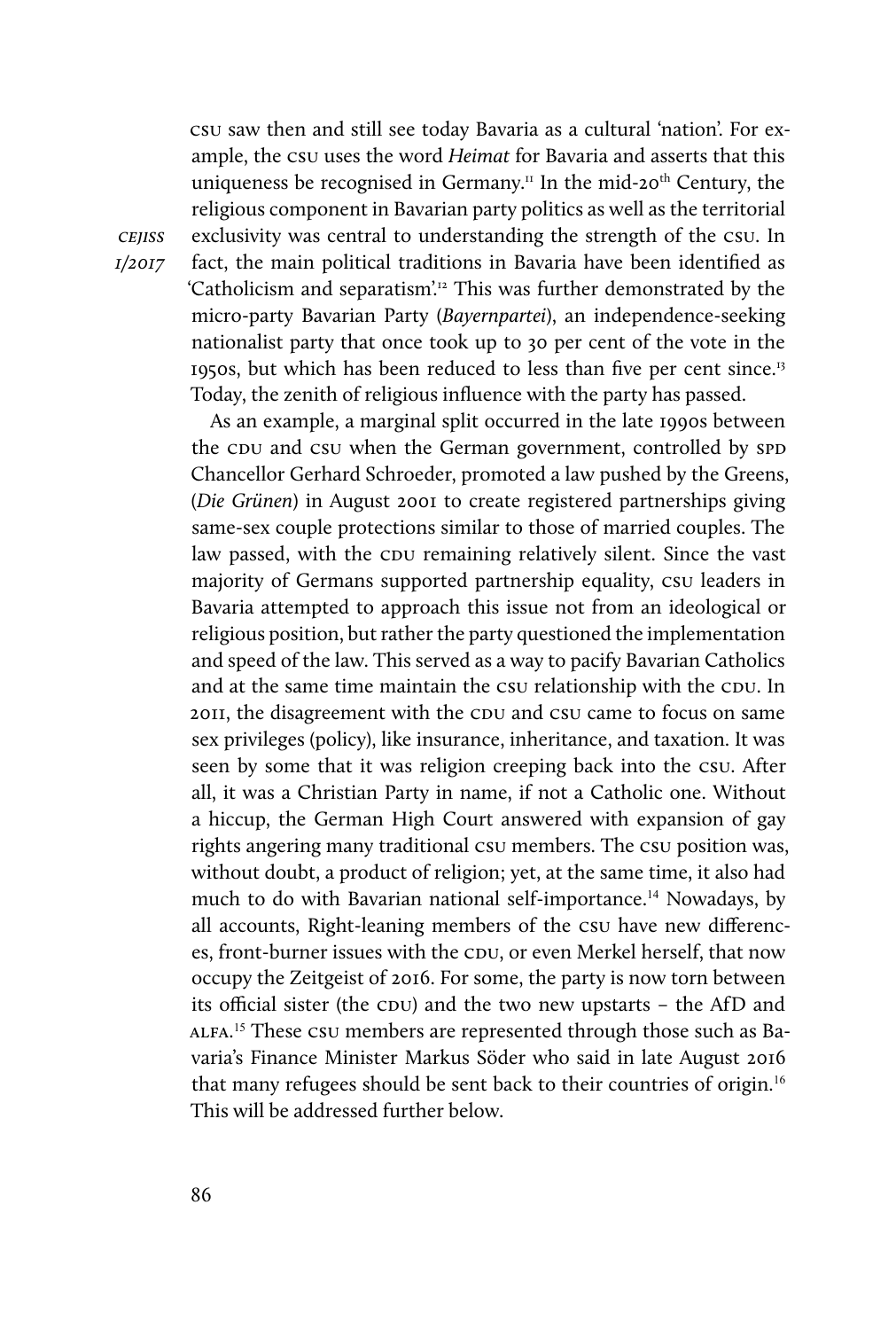#### When did it Begin? 2012.

In 2012, the CSU became sceptical regarding the adoption of more Eastern European countries into the Schengen Area. At a European Union meeting in early March, Germany opposed a measure which would have allowed Bulgarian and Romanian citizens to travel passport-free across the Schengen Area. Even though Hans-Peter Friedrich, German Interior Minister and CSU party member, argued that the countries haven't done enough to curtail corruption and organised crime, the German newspaper *[Süddeutsche Zeitung](http://www.sueddeutsche.de/politik/diskussion-um-schengen-erweiterung-friedrich-betont-schwachstellen-in-bulgarien-und-rumaenien-1.1618174)* accused the CSU of using the party's opposition as a way to fan the flames of anti-immigrant sentiment. The paper stated, 'Friedrich has framed the issue in a way that urges the public to link the Schengen Area with the problem of poverty migration'.17 Poverty migration was indeed a hot-button issue in Germany in 2012. It was then that Chancellor Merkel began to be pressured from the traditional and 'New' Right as well as the opposition Left.

Moreover, in 2012, Merkel was also still being pressured from the internal East-West differences of her country. An economic research report of *IWH Halle* stated that Germany was facing a dangerous demographic shift<sup>18</sup>; Eastern Germany's workforce was decreasing since more working-age people had moved west. This shift led to inequality and poverty.19 Merkel's government was criticised for adjusting a Dec. 2012 draft of the report by weakening the phrasing of statements about negative outcomes in order to 'mirror Germany's current well-being', as German Economic Minister and Vice Chancellor Philipp Rösler argued.20 Critics called for studies like this to be conducted by an independent economic institute rather than a government committee.<sup>21</sup> In a *Deutsche Welle* interview, Gerda Hasselfeldt (mentioned above) was asked about the financial goals of her party ahead of the September 2013 elections. Her answers were not in step with that of Chancellor Merkel and the public noticed. She stated that she was disappointed with Merkel's cooperation with the Social Democratic Party (SPD) and Greens regarding Euro stabilisation and hinted at opposition with the CDU in the years ahead.<sup>22</sup>

In the East, during this time, the schism of alienation (along with the shortcomings mentioned above), would contribute to the start of a regressive movement in 2012. Shortly after, Merkel's SPD rival erroneously stated that she lacked a 'passion for Europe' because she grew up in Communist East Germany. Peer Steinbrück stated that it was a lia-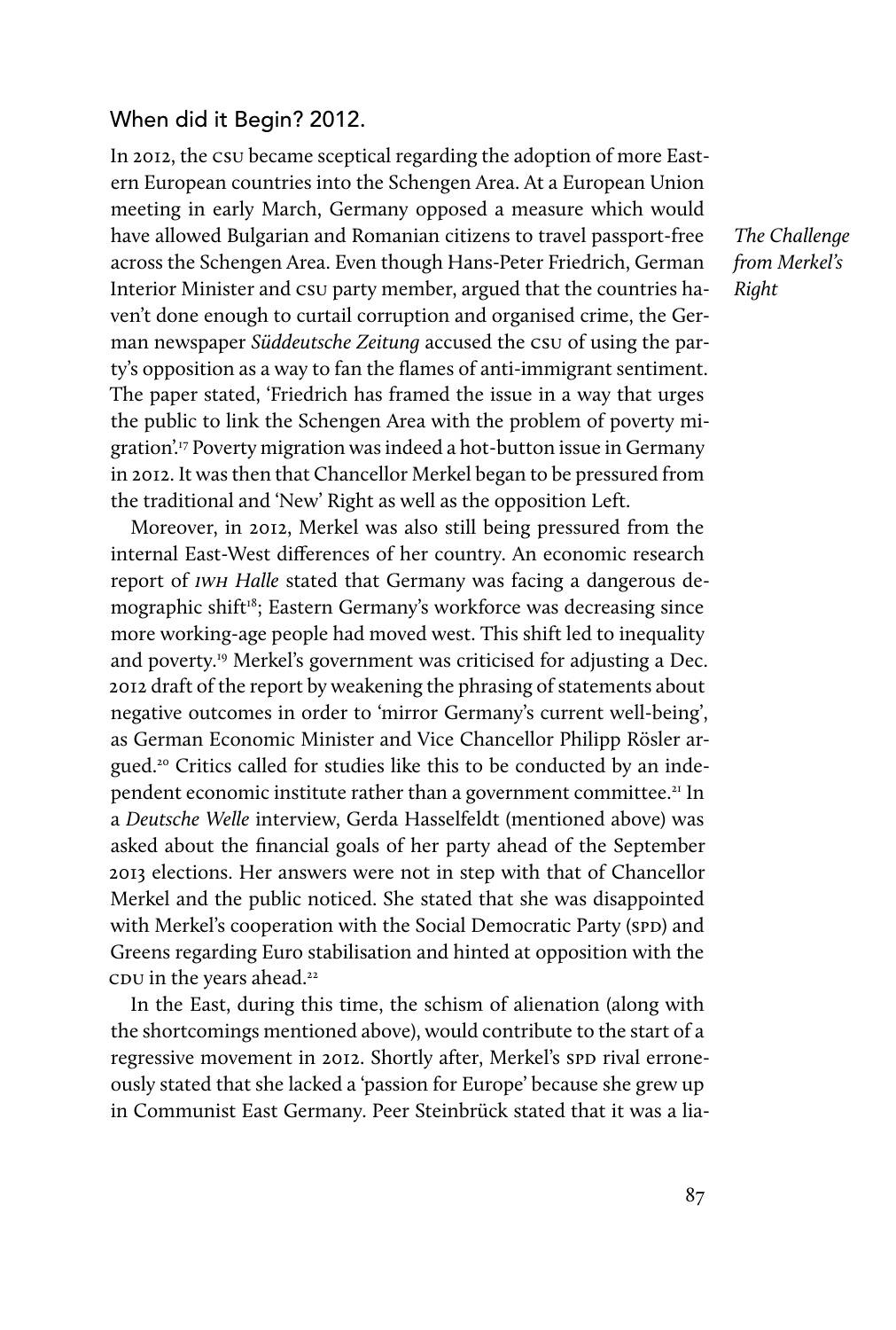bility at a time of crisis that the chancellor had not been steeped in the pro-Europe traditions of post-war West Germany. 'The fact that she until 1989-1990 had a very different personal and political socialisation than those who experienced European integration since the early 1950s ... in my eyes plays a role'.23 He insisted that he did not mean his remarks as an accusation against her, noting 'she had no choice whether she grew up on the Eastern or Western side of Germany or Europe'.<sup>24</sup> Lothar Bisky, a European Parliament deputy and former head of the Left (*Linke*) party, which has roots in East Germany through the PDS, criticised Steinbrück's comments. He told the daily *Tagesspiegel* that Steinbrück had managed to alienate millions of East German voters, 'branding them for life'.<sup>25</sup>

As early as 2012 and 2013, the failures of the EU were a substantial part of both the CSU platform in Bavaria as well as the CDU platform in the Eastern part of the country. Once investors started differentiating between individual Eurozone member states in terms of risk assessment, the peculiar nature of the European Central Bank as a federal bank that is not guaranteed by a sovereign state (and is prohibited from acting as a lender of last resort) meant that the crisis could not be addressed in the way that a "normal" federal state would have done by printing additional money. Instead, the ECB had stretched its mandate in an *ad hoc* way, seemingly favouring some countries over others and creating discontent all around. In spite of the displeasure of the Bavarians and Eastern Germans with Chancellor Merkel, no real traction had been achieved by the obvious alternative - the Social Democrats.<sup>26</sup> Bernd Lucke noticed the weak alternatives and imagined a potential party to the right of the CDU and Angela Merkel.

#### *The AfD from Bernd Lucke to Frauke Petry.*

Some scholars like Britta Schellenberg, have attributed the rise of the AfD to a movement inspired by a book that became popular in 2010.<sup>27</sup> The book was called *Germany Abolishes Itself* (*Deutschland schafft sich ab*) by Thilo Sarazzin. Interest and even some support for the book came from the daily newspaper the *Bild* as well as the weekly magazine *Der Spiegel*. According to the book, a population problem existed in Germany. This problem related to the decline of the intelligent upper-classes in Germany coupled with the rise of the population among the lower classes in Germany, in large part with Muslim immigrants.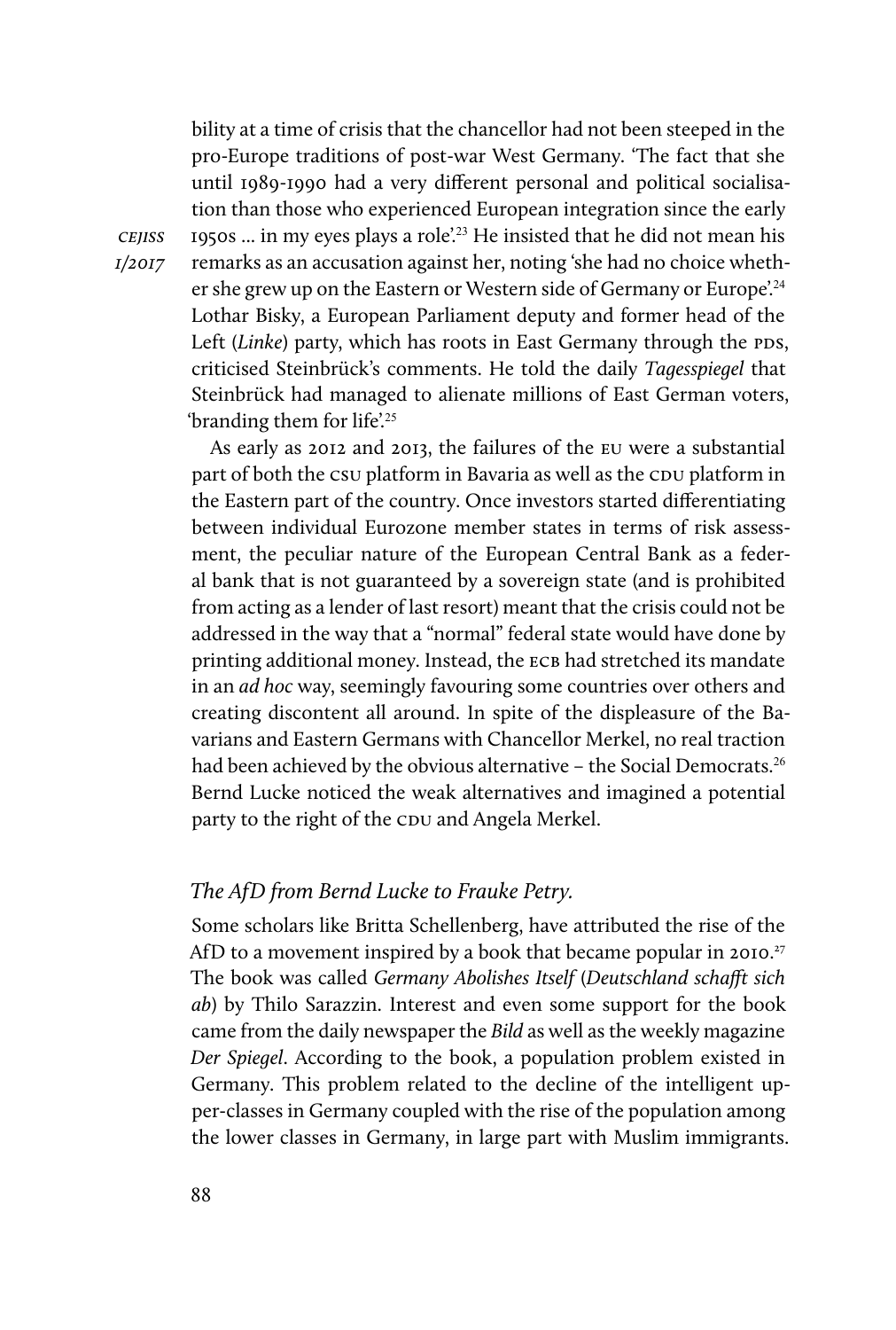The book even hinted at programmes that may help to fix this trend. Some interpreted that these programmes as a call for eugenics - a deliberate attempt to populate Germany with more intelligent people. This of course, was troubling to many because of Germany's past. It is doubtful that Bernd Lucke was motivated by this book because he was, for all intents and purposes, an anti-European Stability Mechanism (ESM), fiscally focused professor who saw the bureaucracy in Brussels and the single currency as key problems.

*Richard R. Moeller*

According to populist scholar Kai Arzheimer, Bernd Lucke formed the AfD in 2013 with an overarching theme of Euroscepticism.28 Without doubt, the immigration and migration issues were there; however for Lucke, the main argument for forming a new political party to the right of Merkel was economic. Bernd Lucke was nicknamed as a 'sour (*sauer*) professor' for his anti-EU (more specifically anti-Euro) position. Lucke responded to this boorish nickname early on with 'Not so. It was disappointment<sup>'29</sup> Bernd Lucke became involved in conservative politics at a young age and joined the youth group of the CDU at the age of fourteen. He admired Heiner Geißler<sup>30</sup> for his direction in the 1980s – moving many youth in the CDU to the right politically. By 2001, Geißler had joined the movement Association for the Taxation of financial Transactions to Assist the Citizen (ATTAC) which attempted to tax large corporations to support average citizens.<sup>31</sup> ATTAC was an early anti-globalisation, pro-national sovereignty movement that would focus its ire on the EU as it became an increasingly political supranational endeavour. ATTAC leaders insisted that they favoured greater global integration, but in a quite different way promoted by the International Monetary Fund, wro and most European governments.<sup>32</sup> Lucke was disappointed with the CDU for a slow, but progressive movement in that direction under Merkel's early tenure. He believed that the party had veered too far away from his own views over his 33 years of CDU loyalty, particularly in the course of the global economic and Euro crises.<sup>33</sup>

In a 2005 debate about increasing wages to stimulate the domestic economy, Lucke and his like-minded colleagues prearranged for 243 academics to sign a letter that ran in *Die Welt* newspaper, criticizing pledges of higher wages by the SPD and warning of a 'deep structural crisis that requires drastic and painful reforms'.<sup>34</sup> They highlighted the need for economic realism and attacked the use of class warfare rhetoric that might frighten investors away from Germany. When the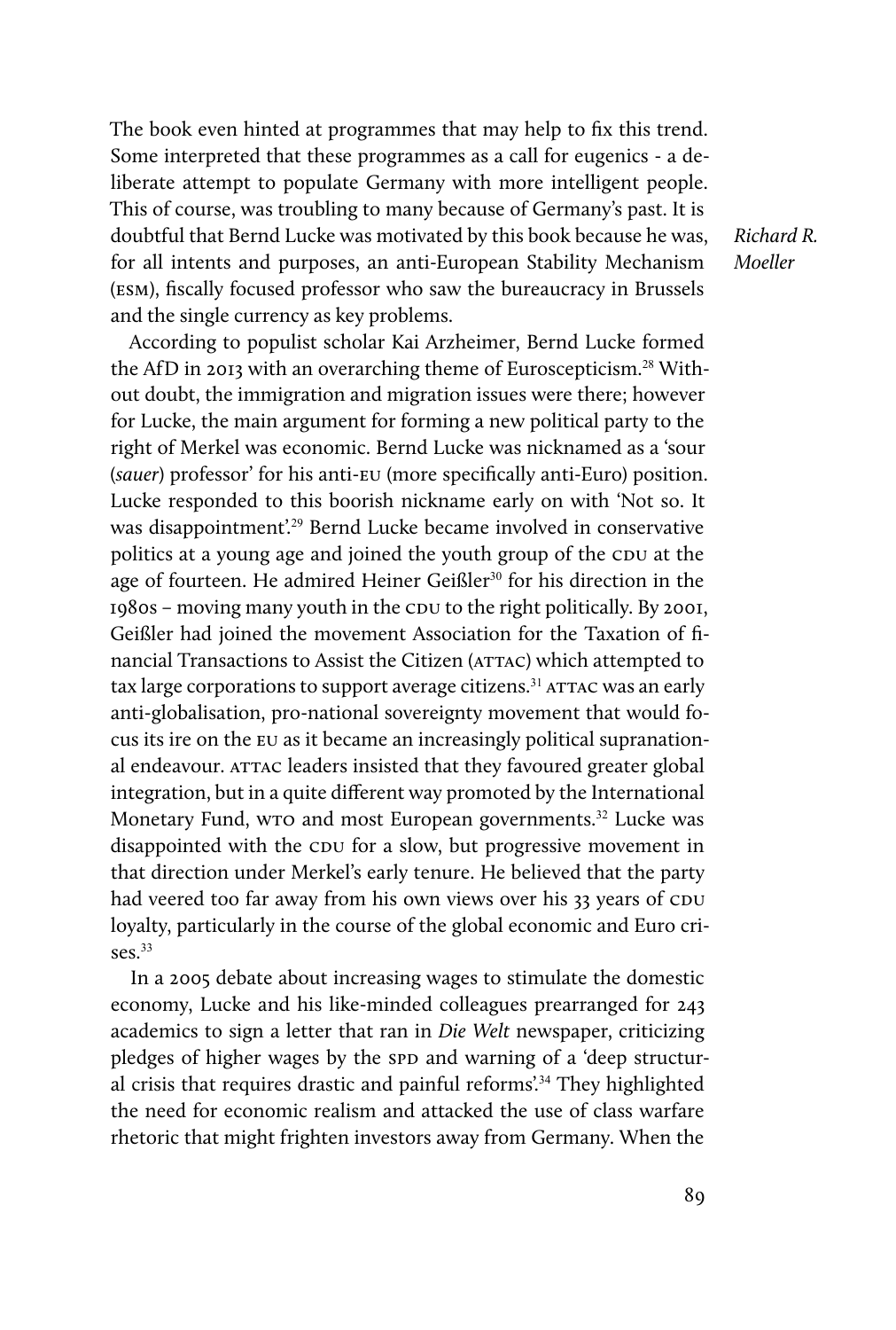Eurozone moved to replace the temporary bailout fund with the permanent European Stability Mechanism (ESM) in 2011, Lucke founded the 'Plenum of Economists', a unit that was critical of SPD and CDU measures. Despite Lucke's ideas being well-received in academic circles, his words fell flat and had no impact with the public, and so his only choice, he felt, was to establish his own political party.

*cejiss 1/2017*

Many were surprised that a party politically to the right of Chancellor Angela Merkel's Christian Democrats could establish itself so quickly in 21<sup>st</sup> century Germany. This somehow seemed unique<sup>35</sup> because of the German war experience coupled with the failure of movements of the Right in Bavaria and arrangements of the Eastern states. Indeed, the AfD was and still is one of several parties using the idea of Euroscepticism to mobilise nationalist sentiment. UKIP of Britain's Nigel Farage, the *Vrijheid* of the Dutch's Geert Wilders and the National Front of Marine Le Pen in France were at this time harnessing even larger reactions of threats and loss in order to attract voters to their parties. In hindsight, the cultural issues revolving around what it was to be British, Dutch or French with the aforementioned parties was not close to the centre of Lucke's AfD. It would become so with Frauke Petry in 2015. Lucke would attempt to recover.

#### *The ALFA Subsidiary.*

According to author Michael Jankowski, ALFA has struggled as a go-between party with the CDU and the AfD.<sup>36</sup> Lucke has attempted to position his Eurosceptic party as another 'alternative' populist organisation maintaining a couple of rejections: no to the Euro currency and no to xenophobia. For example, as he left his first alternative, Lucke sent a letter to Reuters News Service calling out the AfD. His concern was that it was becoming 'Islamophobic and xenophobic'. He also highlighted anti-Western, pro-Russian leanings and growing public criticism of the United States by AfD members.<sup>37</sup> There seems to be little room for these vague positions as the AfD with a two-year head start (created by Lucke himself ironically) has stolen the limelight and the votes. Moreover, his focus has apparently been with the states in the north and west of Germany with CDU dominance of the Centre-Right there, rather than with Bavaria and the Eastern states. Despite the Brexit of June 2016 in the United Kingdom and denial of UKIP of being bigoted towards immigrants (and to a lesser degree than Germany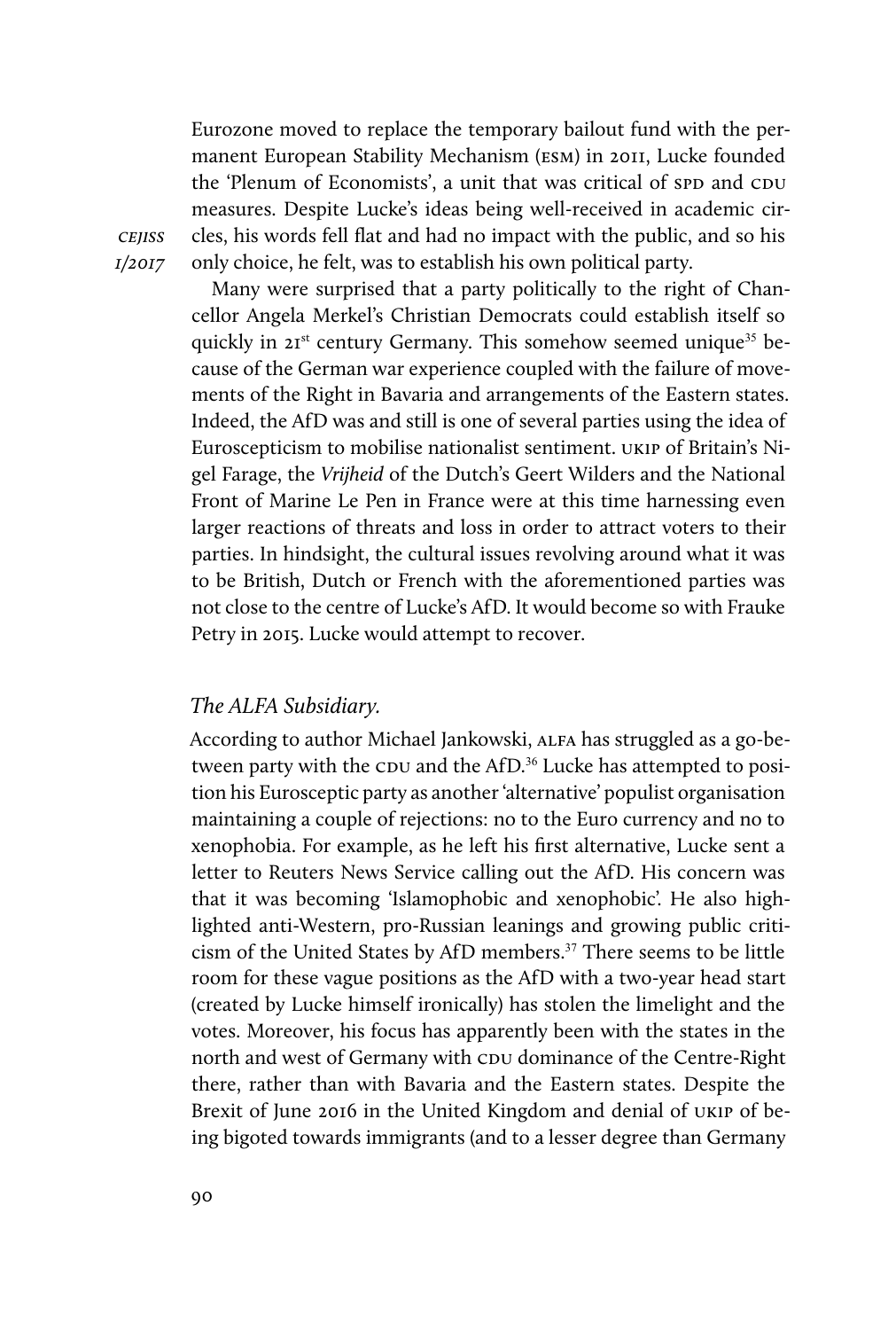of migration from the Middle East), ALFA has failed to piggyback on the anti-EU illiberal Brussels momentum. Migration is not ignored, however, within the context of its policies. Yet unlike the AfD, ALFA approaches the issue with great caution and directs its connection to migration from an economic standpoint crouching it with weak economic state support from Germany stating in official language that the '[C]rises of unprecedented dimensions in Europe make Germany the destination of an endless stream of migrants and the willing paymaster of frail Eurozone countries. The German government has lost control or lost its mind, most likely both'.<sup>38</sup>

It was in July of 2015 that Bernd Lucke founded ALFA after being ousted by his own AfD. As mentioned above, he quit the AfD arguing it was becoming increasingly xenophobic. Lucke, one of seven AfDs to be elected MEPs in 2014, said the new party would be called the Alliance for Progress and Renewal. Soon after, the AfD climbed to nearly ten per cent in German opinion polls.<sup>39</sup> Lucke, seen as too mediocre, was replaced by the more unconventional Frauke Petry after a power struggle over the party's direction. Lucke had tried and failed to stop the AfD from focusing on anti-immigration policies and stick to economic and democratic policy positions. Petry was known in the Eastern state of Saxony, where the anti-immigration and anti-Islamisation movement, PEGIDA, sprang up in 2014. Lucke was elected chairman of ALFA by 70 people at a founding conference in Kassel in central Germany. He assured others that more than 5,000 people had shown an interest in the new party using *Weckruf 2015* (Wake-up 2015) as his social media mantra. Lucke primarily founded the AfD to oppose Eurozone bailouts, yet his AfD colleagues were displeased that he wanted to focus exclusively on Euro-related issues. Adding to the current problems, Centre-Left SPD politician Ralf Stegner said his party would have nothing to do with the new party, dismissing ALFA as Right-wing populists.40 The new party has not ingratiated itself with the CDU or SPD (and of course the AfD) by stating:

> This is why on July 19, 2015 we formed the Alliance for Progress and Renewal (ALFA). We can no longer count on the Christian Democratic Union (CDU/CSU), increasingly drifting leftward to the socialists (SPD). Neither is the answer the increasingly nationalistic Alternative for Deutschland Party (AfD), openly xenophobic, friendly with Russia's Putin and hostile towards the US and the idea of free trade and free markets. These are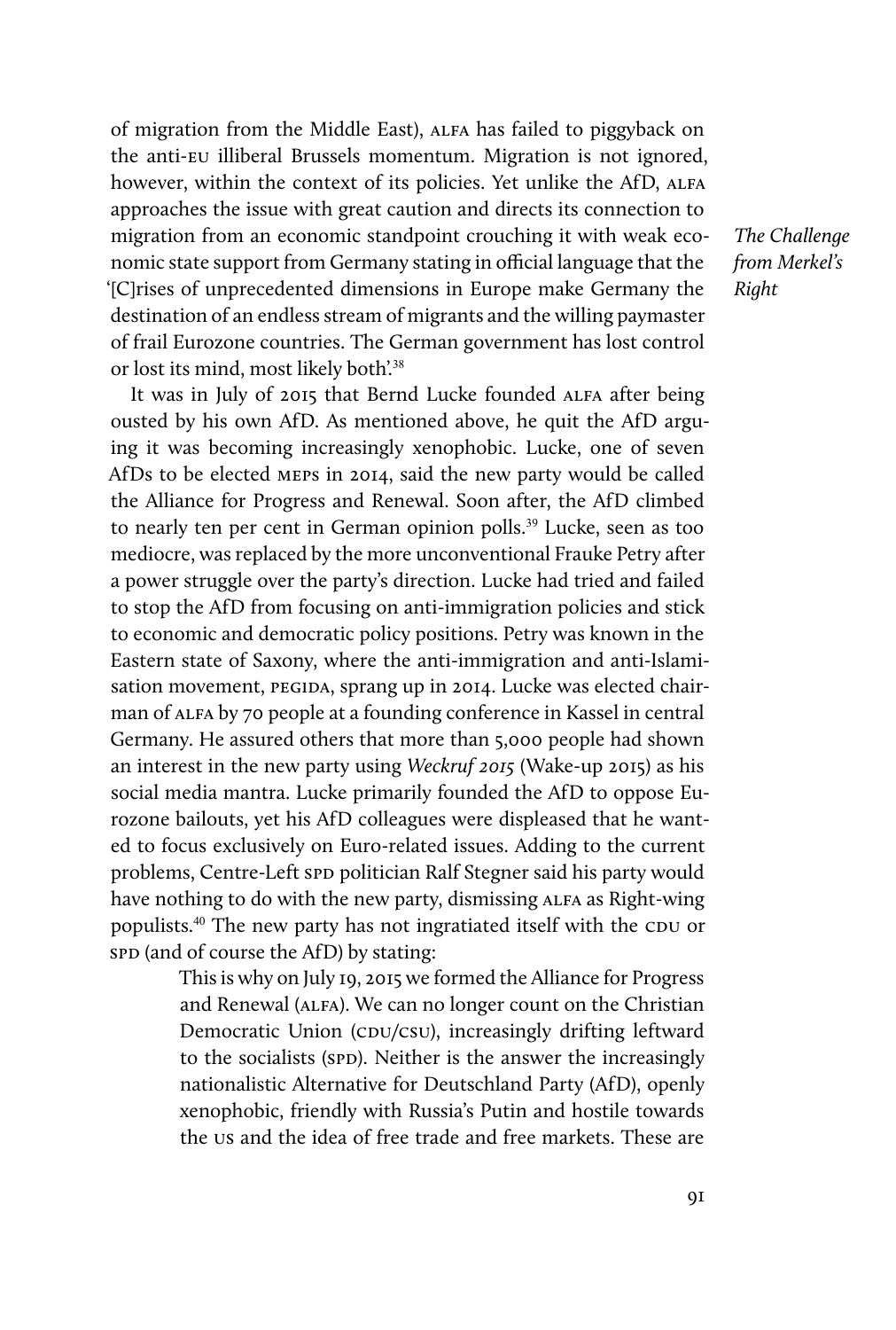policies which have failed in the past and they will fail again. We need policies for Germany's future.<sup>41</sup>

ALFA may never harmonise policies with the CSU and the AfD over the issue of Russia's position in a broad European context. Lucke's party states '[w]e seek close ties to the West, firmly withstanding irresponsible threats to Europe by Russian leaders seeking to rebuild their former empire'.42 Conversely, Frauke Petry has stated:

> You see, we think this sort of a change in behaviour of the German Federal government is something that concerns us, as a new political party, very much, because we think that Germany's task, Germany's issue, not only with Russia but with the European community [sic], not just with the US, is to function as a balancing partner. We still think that Russia should be regarded and treated as a priority partner and it should be Germany moving that sort of relationship forward.<sup>43</sup>

As ALFA tries to grow, the party, just two years its senior, continues to belittle it. Uwe Junge, a former CDU member and now a leading figure in AfD politics, quipped when asked if a rapprochement with the party ALFA or Bernd Lucke was possible: 'ALFA is nothing. It is very small and represents practically nothing. This party doesn't have any future. Bernd Lucke doesn't have the social capacity and cannot lead correctly. He is an autocrat'.<sup>44</sup>

#### 2016 and Beyond: The AfD in Bavaria

Franz-Josef Strauss argued that 'there was nothing to the right of the CSU except a wall' - a wall that couldn't be breached. But in 2016, things have indeed changed and the ideological and partisan wall has been formally breached. Many have argued that Angela Merkel is too 'social' democratic for those who have attempted to form these Centre-Right or Right-wing parties and with that comes hostility for her policies especially in Bavaria. In response, one of the ways in which Merkel's government has tried to frame the AfD (and thus, keep Right-leaning CSU members from joining the AfD or voting for AfD polices), is to portray the upstart party as obsessed with foreign invaders from conflict states and rife with wholesale racism that runs deep within the party.

Indeed, the Right flock to the AfD because they have no other practical alternative (not since 2011 when the *Nationaldemokratische Partei Deutschlands* (NDP) restructured) coupled with the rise of the AfD in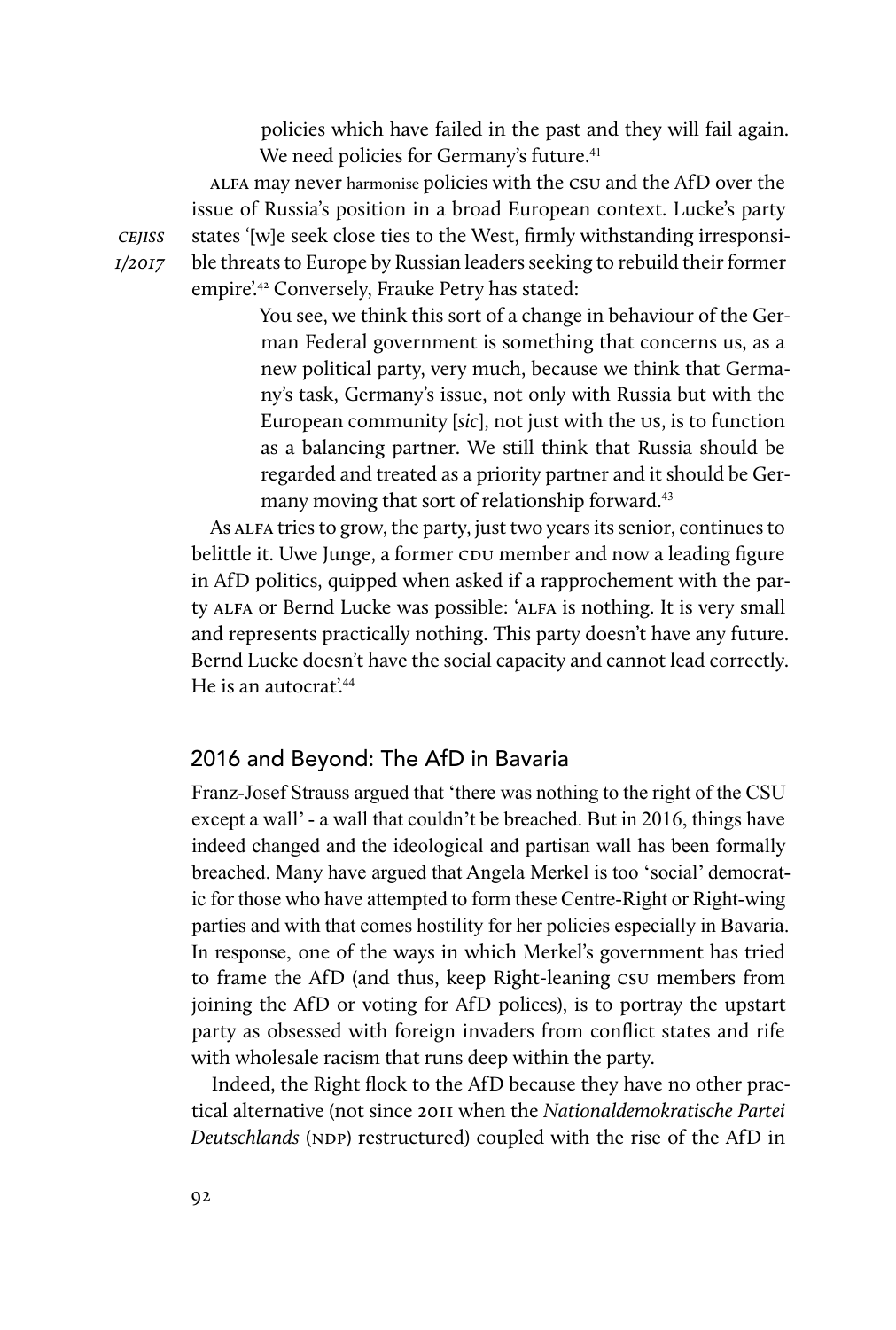2013.45 This is the reality that is unique to Germany, but not unique to Europe. Europe has been and is still filled with hard Right-wing parties. However, it is fair to admit that during the debate for Britain's exit from the EU, many Right-wing voices in the United Kingdom (England really) came out to add to the cacophony of voices calling for prejudiced policies to be implemented by government. An example of the typical and repeated answer that Petry has given regarding the allegation (from within and outside of Germany – in this case from Merkel herself) that the party is simply racist is this:

*Richard R. Moeller*

You see, that's a rather simple conclusion of what's happening in Germany, but I can understand why Angela Merkel tries to simply put it down to the migration and the refugee crisis … [N]aturally the people in Germany are waking up, realizing that our Chancellor has given up the sovereignty of the country, she has given up our borders, she has given up our rules and regulations by simply letting everybody in; so, that this makes people angry. This "fairy-tale of migrants" coming to Germany and being the enriching factor for the economy has been proven to be false and there are no concepts from our government on how to deal with the situation.<sup>46</sup>

After the multiple terrorist attacks in Bavaria in July 2016, both sides and their positions are being put to the test especially after state elections in September where the AfD garnered a higher percentage than the CDU in Mecklenburg-Vorpommern.<sup>47</sup> How these terrorist attacks will play out in elections is not too hard to predict. The AfD will gain strength. Germans like those in the oft violent *AntiFa* movements will do their best to shut down debate and perhaps elections for the better cause of keeping the past of Germany from becoming present and or future. Despite protests from the Left, there is a strange wind in the air as spring 2017 approaches regarding the migration issue. Even SPD Sigmar Gabriel, the leader of Merkel's coalition partner, stated in an interview with *ZDF* that the CDU had underestimated the challenge of integrating migrants. The CSU has broken away as well. As alluded to earlier, Bavarian Finance Minister Markus Söder, not wanting to encourage family reunions in Germany, argued that German officials should push for the "return of several hundreds of thousands of refugees in the next three years."48 Despite polling showing the CSU as a strong political organisation in Bavaria, ideals like cultural importance and the independent social nature of Bavarians has some in the *Land*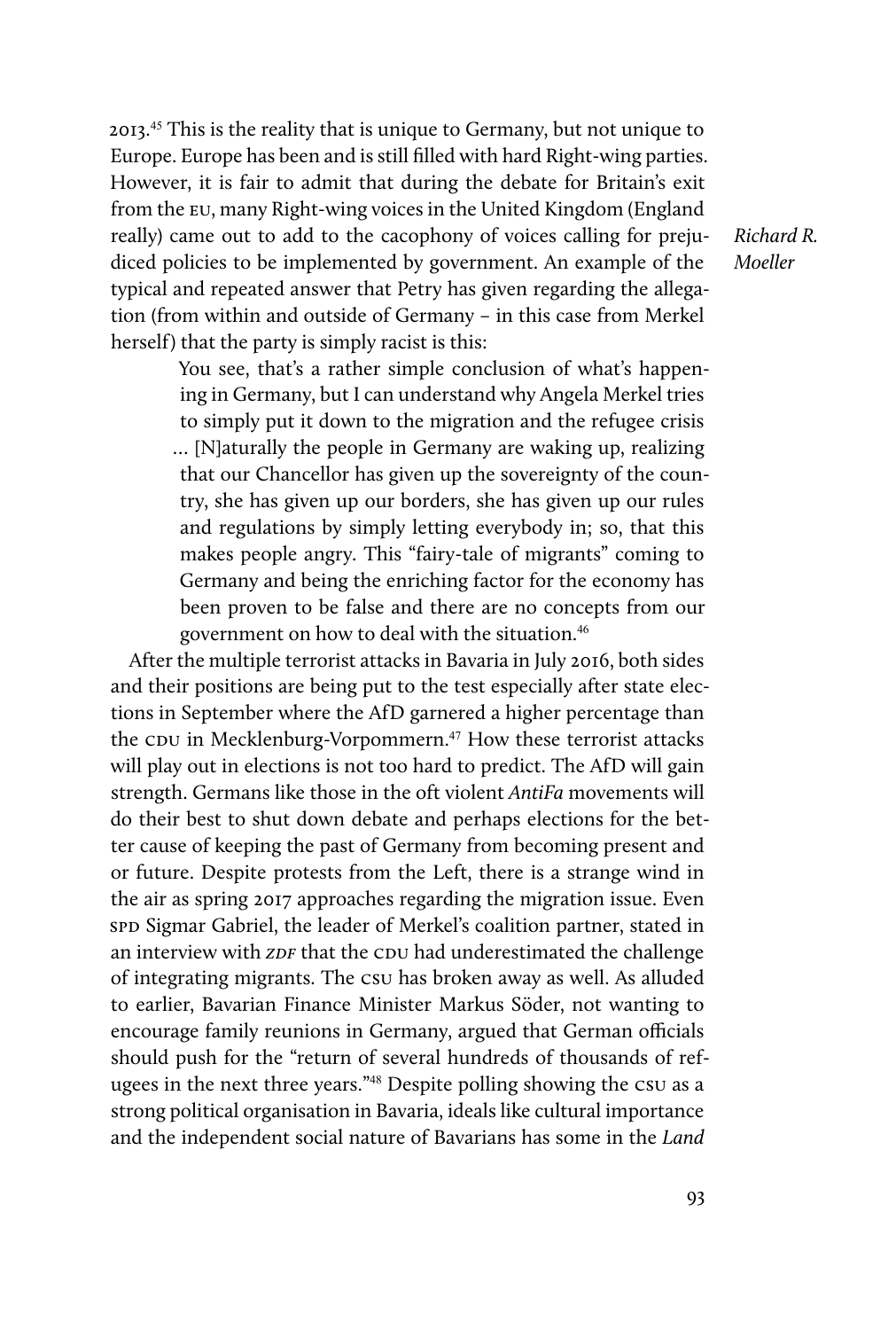attracted to ideas between the two new upstart parties and the CSU ahead of 2017. A 2016 *Spiegel* article entitled 'The AfD Wedge: Bavarian Conservatives Weigh Split from Merkel's CDU' begins with an ominous statement: 'The rise of the right-wing populist AfD has driven a wedge between Merkel's Christian Democrats and their Bavarian sister party. The CSU is now threatening to go it alone, with officials saying they may campaign against the chancellor in the 2017 election'.<sup>49</sup>

In May of 2016, CSU leader Horst Seehofer presented a graphic showing the degree of migrant movement into Germany. Seehofer was appalled by the chancellor's migration positions and excuses. He noted that after Sept. 5, 2015, when the chancellor opened German borders to those migrants stranded in Hungary, the numbers spiked. Seehofer then pointed out on the graph the day Macedonia closed its borders. The CSU leader noted that then, the numbers of refugees plunged. Seehofer's presentation was an effort to show that his understanding of the migration of people was correct and that Merkel's claim that her Hungary decision (and the "shameful selfies" she took with refugees) played no role in attracting migrants to Germany was, in fact, incorrect. He disputed her claim that they were on their way anyway. Yet Seehofer was also trying to get Merkel to change her entire approach. Senior CSU member and German Transportation Minister Alexander Dobrindt argued thereafter that the lesson of the rise of the AfD on issues like migration should focus German conservatives, essentially the CDU leadership, on more conservative CSU positions to keep the party faithful in the 'sisterhood' and not align with parties like the AfD.

The posturing of the CSU (Seehofer and his ilk) makes for interesting hypotheticals as 2017 begins. He made his point, albeit with some ambiguity: should the CDU not follow 'our' (CSU) lead, the CSU could run its own campaign for 2017. Seehofer himself would then become the party's candidate in the federal election of 2017, which would be unprecedented. The CSU has always campaigned by the side of the CDU and the two parties have always collectively supported a single candidate for chancellor. In the past, there have been chancellor candidates from the csu, but they have been supported by the CDU leadership. There has never been a situation where the CSU has its own candidate running against a CDU incumbent. There are many who would like to see such a challenge to the Right of Merkel on a national stage. The CSU acronym only appears on Bavarian ballots, yet a recent poll by *Infratest Dimap* found that 45 per cent of Germans would welcome a na-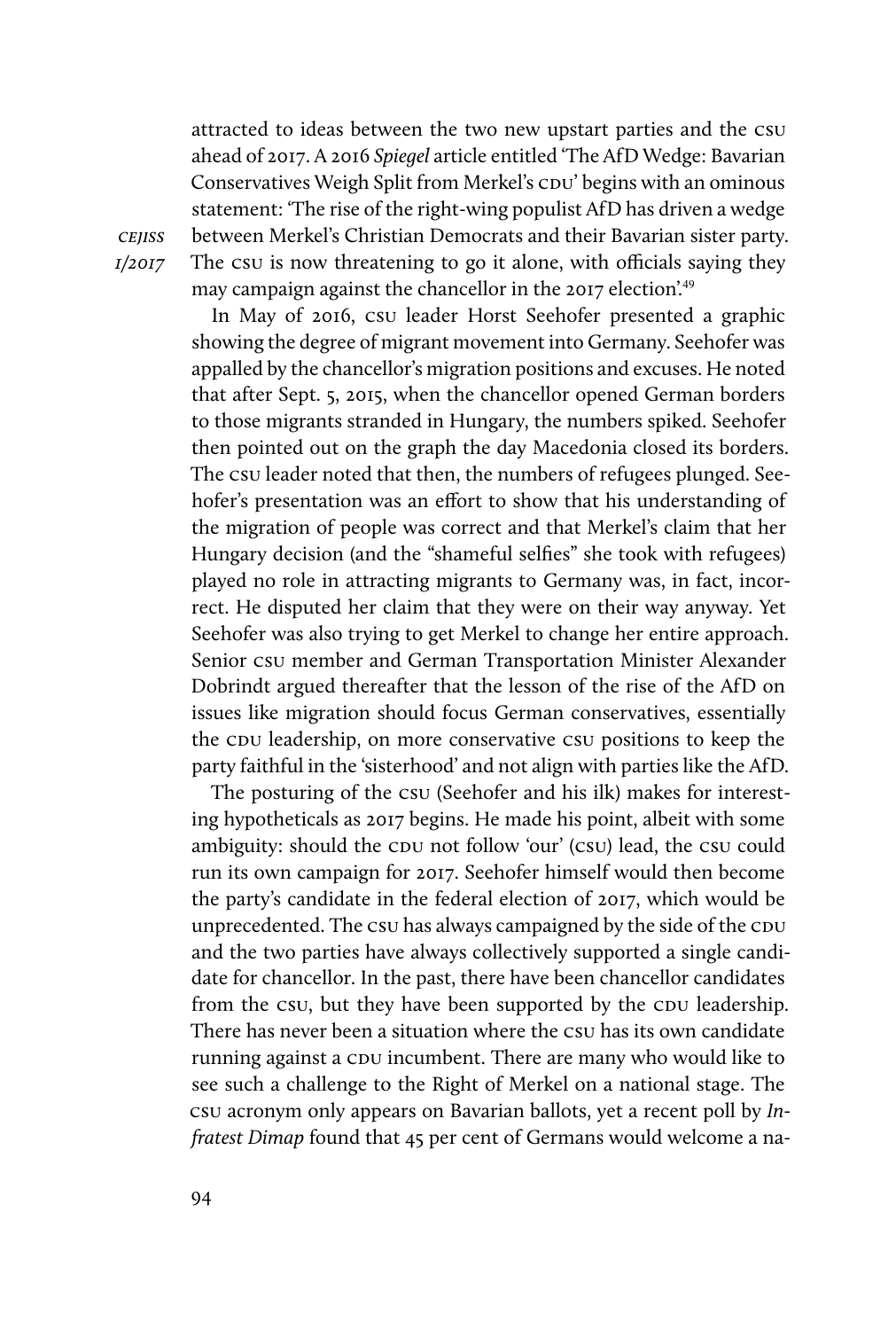tionwide expansion of the CSU with 40 per cent against an expansion. Practically, such a move would not be likely. Indeed, Seehofer campaigning as the CSU's national candidate next year would hurt both parties. There is talk that in the future, however, a CSU member on the national ballot would make it clear to Bavarian voters that they were supporting "CSU values," rather than a broad German position just a bit to the Right of the SPD. Some CSU supporters argue that it would clarify that the CSU would not play the traditional role as CDU advocate, but rather function as an assurance that Merkel/CDU would not be able to push policies that did not take into consideration Bavarian interests.<sup>50</sup>

There are, in fact, indications that Merkel is prepared to accommodate the CSU despite advisors that are convinced that the CDU would lose more voters in the Centre than it would gain on the Right if it was to adopt moderate CSU positions. As mentioned, Merkel views AfD supporters to be completely isolated. Also, advisors to Merkel note that the majority of AfD voters have not voted in previous elections, and in the election of 2013, Merkel was successful in pocketing votes from the Left. The CDU grabbed over 600,000 votes nationwide from the Green Party and from the SPD back then. However, Merkel has made conciliatory moves relating to the migrant crisis and has sought to close off routes to Europe with the help of Turkey.<sup>51</sup> But she refuses to move her party on almost all other issues to the Right. CDU General Secretary Peter Tauber stated, 'The CDU sees itself confirmed in its choice to occupy the political centre'.

*The AfD in Eastern Germany*

Cornelia Hildebrandt in a journal article about the German Left Party notes that Eastern Germany has never been monolithic regarding policy or party. Notably, a strong ideological divide surrounds those who desire a new type of populism whether on the Left or Right.<sup>52</sup> The AfD connection to the Eastern part of Germany is essentially articulated by the party through, what they see as, a fight for citizen democracy. In an interview, Uwe Junge, a former CDU member and now a leading figure in AfD politics in Rhineland-Palatinate connected the East and AfD dots by responding to a question from the Belgium based *Global Independent Analytics* that asked: 'Why is there such a huge difference between East and West in Germany for [national] patriots? Why are they strong in the East, where they had Communism before, and not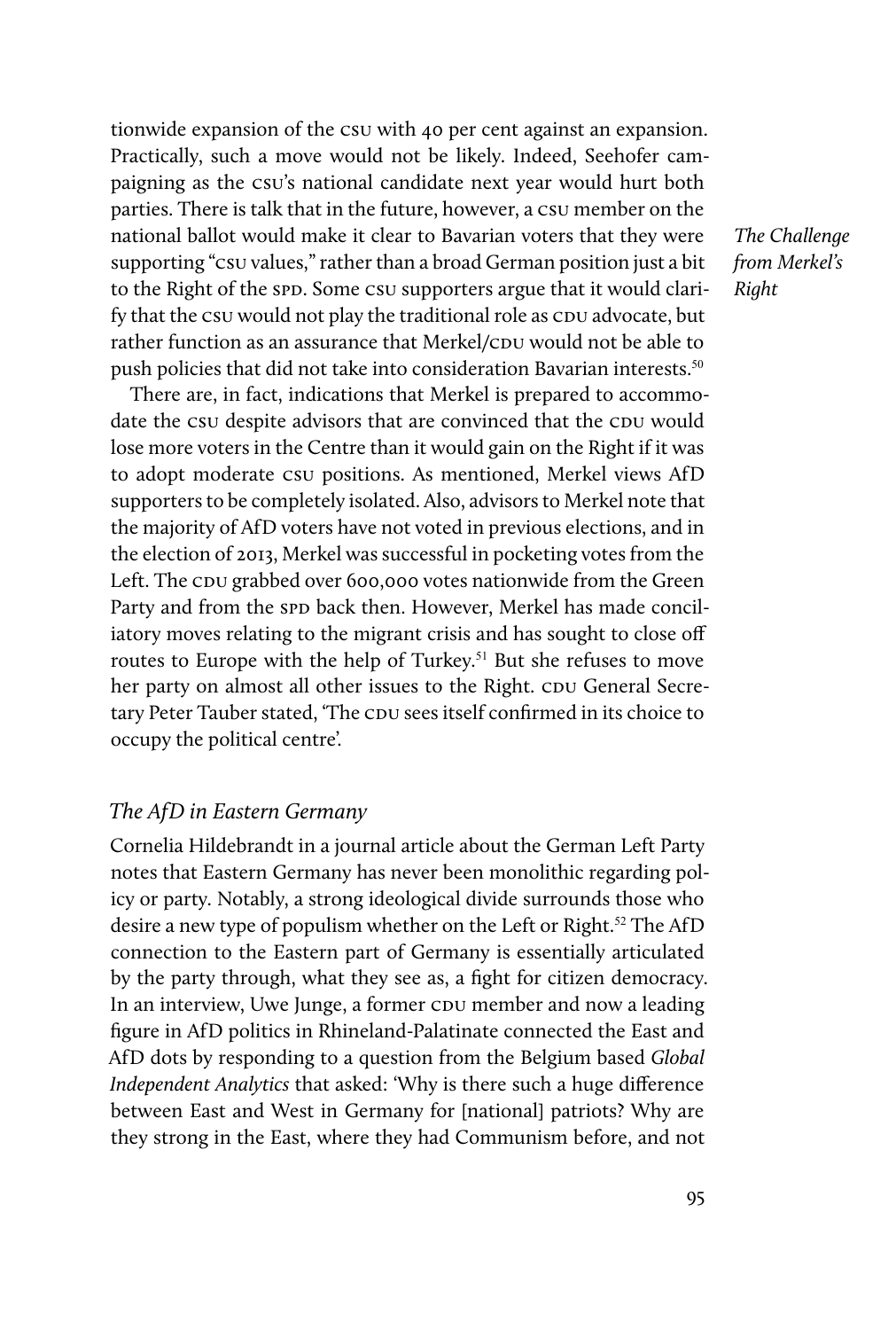in the West?' Junge answered, 'In the East, the people did huge demonstrations in 1989. They have a culture of it. They are more sensitive to the fact that the system tries to silence the people. They are more socialised. In the West, we stay at home in front of the television.<sup>53</sup>

*cejiss 1/2017*

Scholars like Robert Grimm noted that the AfD sees patriotic promise in Germany.<sup>54</sup> This is especially true in East Germany. Contrarians, however, particularly within the SPD and in the West generally, would assert that AfD patriotism, represents jingoistic attitudes and are therefore dangerous to Germany. Uwe Junge argued however, '[f] or years, the German patriotic political field was a kind of a desert. In the Eastern part of the country, the patriotic family had to face, on one side, competition of the very radical nationalist NPD party and the less radical DVU. These two parties merged in January 2011. And on the other side the rivalry of the nationalist wing of the CDU as articulated by Erika Steinbach or Henry Nitzsche. The patriotic field of the German political landscape in the next years can only be occupied by two parties: the very soft patriotic ALFA and the AfD, which is becoming more and more patriotic'.<sup>55</sup>

The Russian issue (highlighted above) that pits the AfD against ALFA has promoted greater success in Eastern Germany for the AfD. In a *Russia Today* interview, Frauke Petry warned about how the EU-guided sanctions endorsed by ALFA will only hurt Germans in the East. She stated:

> We can calculate the degrees in economic growth in Germany. Economists reckon that with the sanctions against Russia we losing something like one per cent of our economic growth. This is a severe problem, especially in the East of Germany, but not only there. Whenever I go through the regions of Germany I find many people, many citizens, entrepreneurs, all sorts of small- and medium-sized companies who tell me that they suffer from these sanctions. So, I think, that slowly but gradually this message also gets to our government politicians - but, I think, it's getting there far too slow.<sup>56</sup>

The most notable growth of the AfD in the east of Germany comes from Germany's disenfranchised youth. The statistics compiled by the *German Institute for Economic Research* and Humboldt University were surprising in themselves with nearly twenty per cent support; however, as one extrapolates towards the future, especially with young German men in the East, the upturn of support and even the long-term survival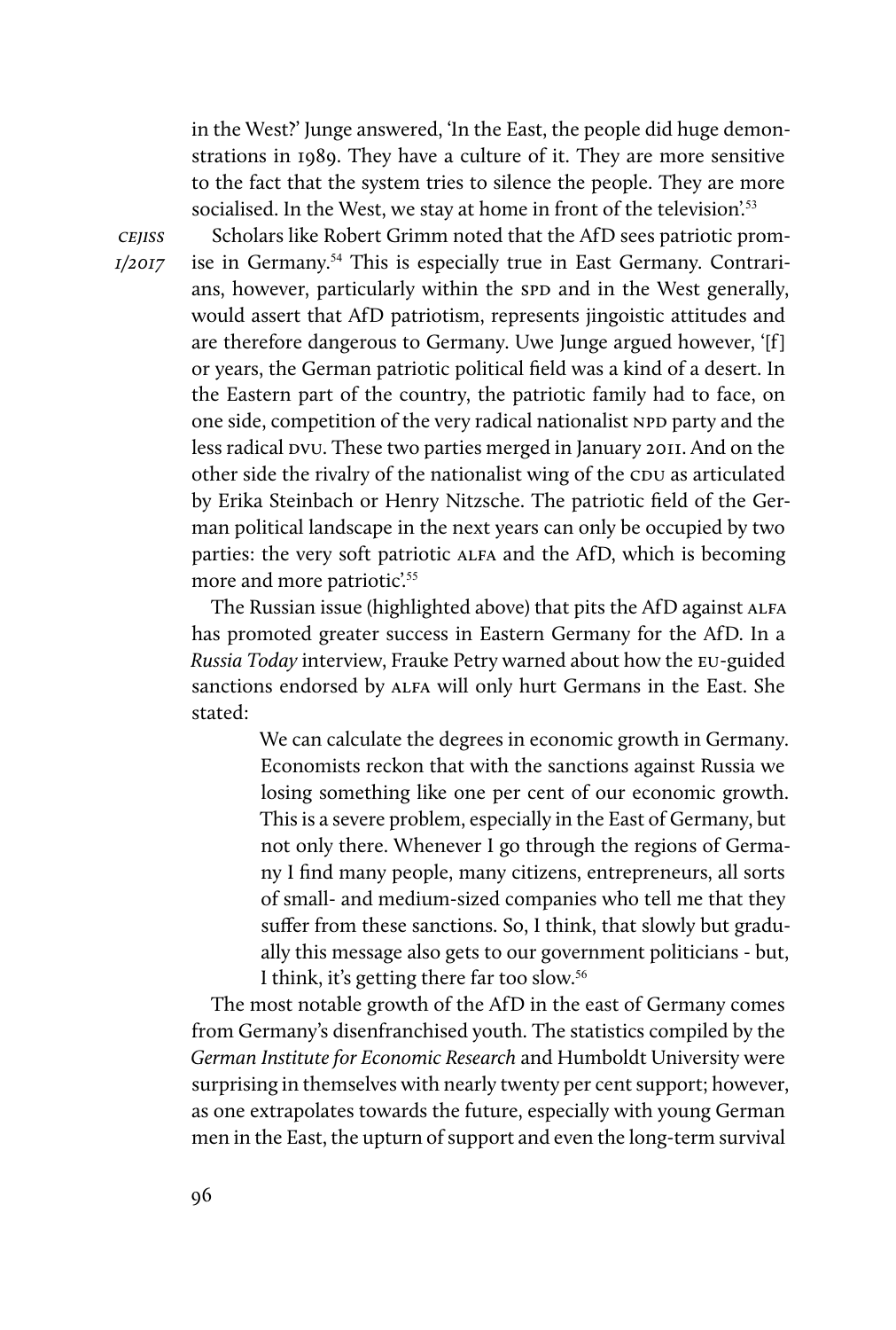of a new "radical" party on the Right seems indisputable. 'The study, which drew on interviews with more than 40,000 people who have supported a political party over a long period of time, election results, opinion polls and political surveys, also found that AfD supporters tend of be mostly male, under 30, unemployed, poorly educated and living in the East of Germany'.<sup>57</sup>

*Richard R. Moeller*

Even Nigel Farage got into the personal motivations of the chancellor of Germany – insinuating that her upbringing in the German Democratic Republic (GDR) should make her more sympathetic to the Eastern half of Europe along with her pre-established allies found in the West. He blamed the problems that the entire European continent is having on her decision in 2015 to open the borders and allow the migration movement to move forward. His words were 'when she said as many migrants that wanted to cross the Mediterranean and come to Europe … you're all welcome! And she was doing that not just on behalf of Germany but actually on behalf of the whole of the EU. I think it was the biggest policy failure we've seen in the Western world for many many decades'.<sup>58</sup>

As 2017 arrives, revisiting the various polling organisations, through *Der Spiegel*, or other outlets in order to monitor the 'strength', 'threat', 'patriotism', or 'hate' as one may see it, the AfD is something to watch. Having never been seen in Germany before (at least with constitutional legitimacy), this phenomenon will occupy the minds of any student or scholar of German Politics until the election in 2017. The federal election result will fill some seats with these new opponents to the status quo. Like it or not, there are reasons that German citizens think there is a void to fill and this is, and will be, a challenge from Merkel's right.

#### Conclusion

The populist movements on the Right are not just a fad in Europe or more specifically, in Germany today. In fact, as 2017 approaches, these two new parties (especially the AfD) will be able to position themselves on the margins leading up to the elections of the Federal Republic. Moreover, the AfD will be a formidable player. Whether the AfD can act as a coalition spoiler remains dubious. In most ways, the AfD's chances to participate in government will be up to the success or failure of the CDU and Angela Merkel. If the CDU can generate a high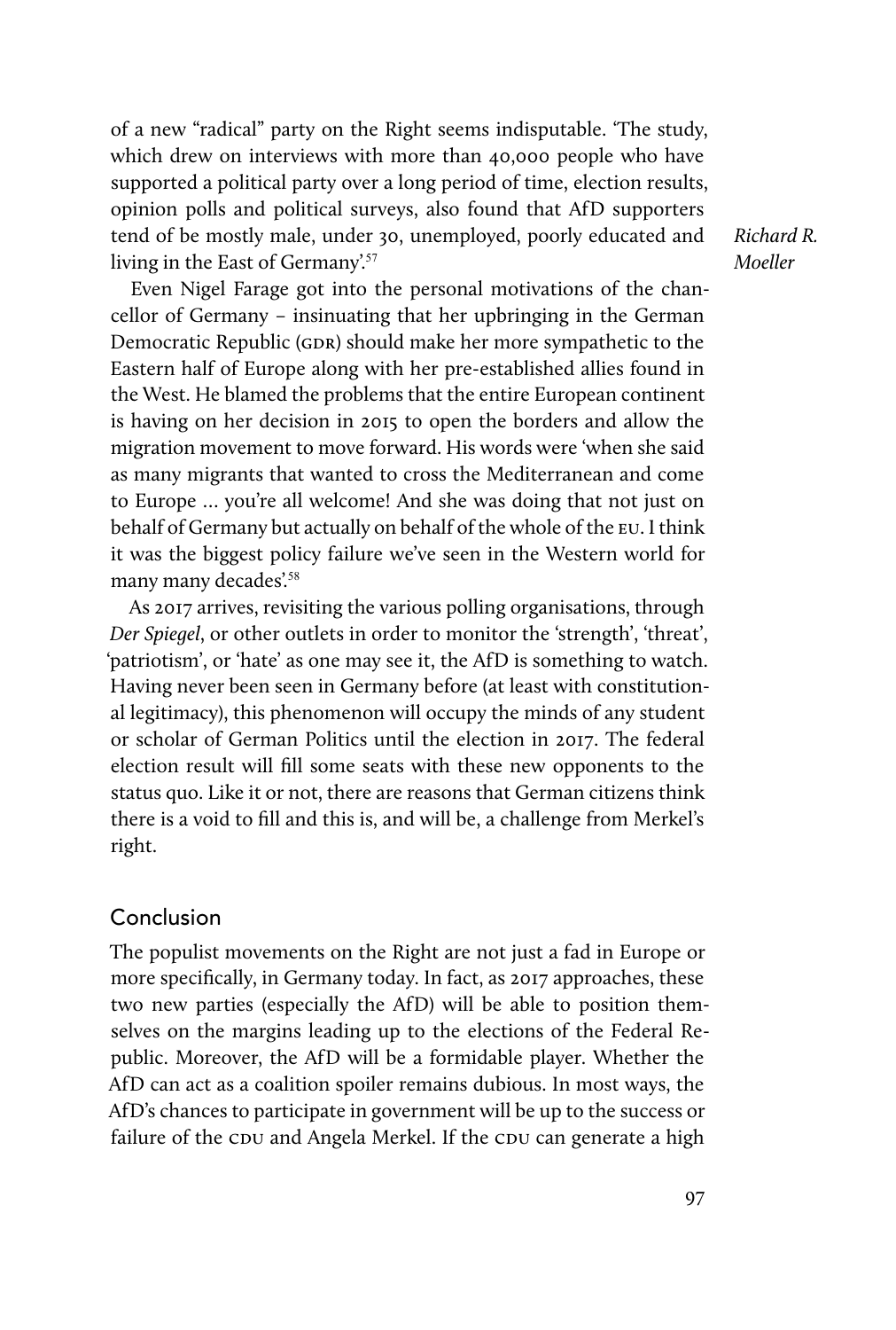plurality of the votes next year, the AfD will remain on the fringes. After all, no major party will negotiate with the AfD as they have stated in the recent past. Yet it appears that the AfD will pass the percentage hurdle required by the *Grundgesezt* and pick up seats. What's more, historically, fringe parties have moderated themselves as they work in parliamentary systems. This generalised fact has some in Germany hopeful. Yet some fear that parties on the Left may adopt 'AfD light' positions as part of an à la carte political menu.

Specifically, the AfD is at a turning point in relation to its future. Furthermore, it seems that time is on the side of the Right in Germany as 2017 looms since the 'problems' that have propelled the party forward will not go away any time soon. As three journalists for *Der Spiegel*, Melanie Amann, Ralf Neukirch and René Pfister, wrote:

> Merkel is hoping that AfD will destroy itself, either as a function of internal party differences or by moving too far to the right. Both are rather vague hopes. As an internal study undertaken by the CDU think tank *Konrad Adenauer Stiftung* recently concluded: 'Following the split at the (summer 2015) party convention in Essen, AfD has stabilised.' At the membership meeting two weekends ago [April of 2016] in Stuttgart, the report concludes, 'party leadership successfully avoided an open outbreak of significant personal conflicts and the conflict between the base and the party elite.' AfD leadership was clever enough to block the most radical proposed additions to the party platform - such as the call for a minimum of 200,000 deportations per year and Germany's withdrawal from NATO. In the past, there have been several reasons why no right-wing party has become established in Germany. One of those was that admitting to voting for a party such as the NPD or the Republikaner was akin to civic death. With AfD, though, that has changed.'59

After all, the pre-eminence of the two major parties, linked with the *AntiFa* movement, has acted as a kind of social bulwark which has kept ALFA and the AfD on the fringes of political legitimacy or even recognition. Indeed, ALFA remains, for all intents and purposes, isolated as it attempts to find an angle to gain support. If, however, the AfD collects over ten per cent in 2017, Germany will have to handle the juxtaposition of a mainstream rebuke of the AfD coupled with its electoral accomplishments. For most Germans, it will be a bitter pill to swallow. It may even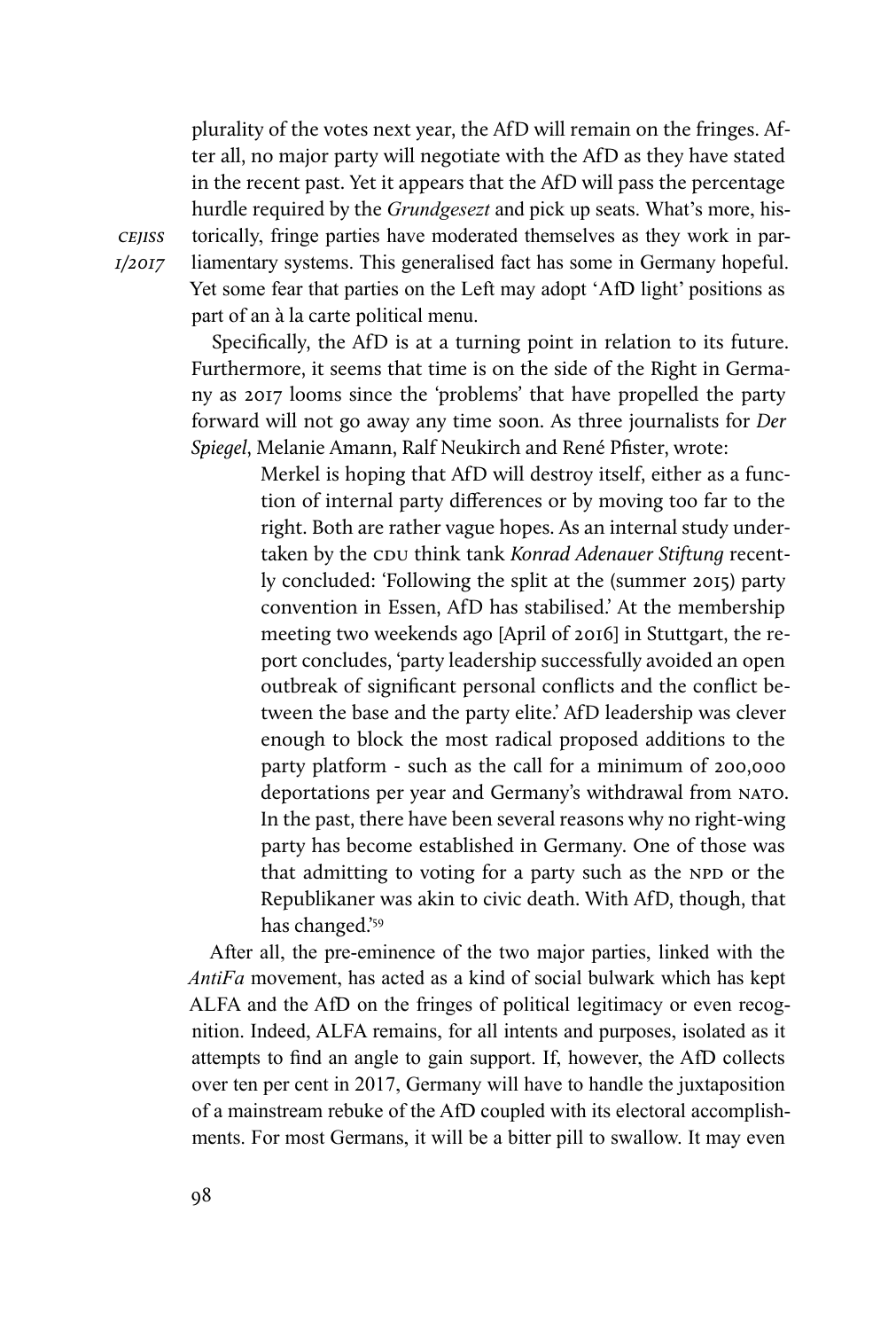divide the Western/Northern and Eastern/Southern parts of the nation further. In the end, Bavarian nonalignment paired with Eastern dissatisfaction may bring about a German parliamentary system with some new peripheral players where many thought there would never be – on the Right.

*The Challenge from Merkel's Right*

ς.

richard r. moeller, Associate Professor of Political Science, associate of the Golda Meir Center for Political Leadership, Metropolitan State University of Denver. He can be reached at *moeller@msudenver.edu*

## **Notes**

- 1. S.M. Lipset and S. Rokkan (1967), *Cleavage Structures, Party Systems, and Voter Alignments: An Introduction*, New York: The Free Press, p. 50.
- 2. Andrei S. Markovits and Philip S. Gorski (1993), *The German Left, Red Green and Beyond*, New York: Oxford University Press, p. 115.
- 3. Philip Oltermann (2016), 'German Elections: Setbacks for Merkel's CDU as Anti-Refugee AfD Makes Big Gains,' *The Guardian*, 14 March.
- 4. Jaschke, H. G. (2013), 'Right-wing Extremism and Populism in Contemporary Germany and Western Europe' in von Mering (2013), *Right-Wing Radicalism Today: Perspectives from Europe and the US*, London: Routledge, p.26.
- 5. Zoe Bray and Michael Keating (2013), 'European Integration and the Basque Country in France and Spain,' in Tristan James Mabry, John McGarry, Margaret Moore, Brendan O'Leary (eds.) *Divided Nations and European Integration*, Philadelphia: University of Pennsylvania Press, May 30.
- 6. M. Doeberl (1925), *Bayern und die Bismarckische reichsgründung*, München: R. Oldenbourg. Referenced in Ernest Newman (2014), *The Life of Richard Wagner*, Vol. 3, London: Cambridge University Press, p. 324.
- 7. S. Padgett and T. Burkett (1986), *Political Parties and Elections in West Germany: The Search for a New Stability*, London: C. Hurst.
- 8. G. D. Rosenfeld (1997), 'Monuments and the Politics of Memory: Commemorating Kurt Eisner and the Bavarian Revolutions of 1918–1919 in Postwar Munich,' *Central European History* 30(2), pp. 221-251.
- 9. Alain Boureau (2001), *Kantorowicz: Stories of a Historian*, Baltimore: Johns Hopkins University Press, p. 34.
- 10. Peter James (1995), The Politics of Bavaria-An Exception to the Rule: The Special Position of the Free State of Bavaria in the New Germany, Aldershot: Avebury, p. 115.
- 11. Claire Sutherland (2001), 'Nation, Heimat, Vaterland: the Reinvention of Concepts by the Bavarian CSU,' *German Politics* 10(3), pp. 13-36.
- 12. Padgett and Burkett (1986).
- 13. E. Hepburn (2008), 'The Neglected Nation: The CSU and the Territorial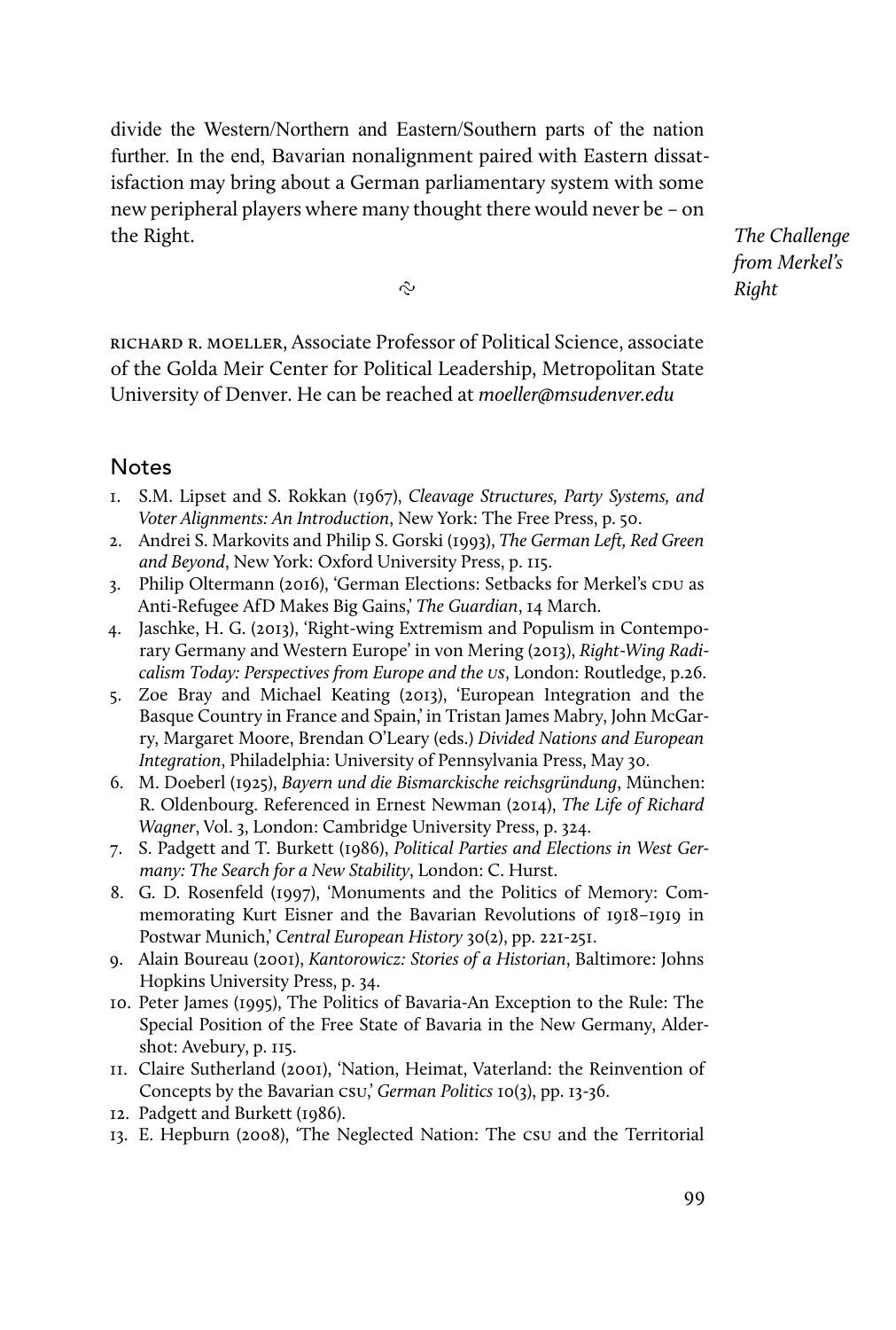Cleavage in Bavarian Party Politics,' *German Politics*, 17(2), pp. 184–202.

- 14. Mary M. Lane (2012), 'German Coalition Split on Gay Rights,' *The Wall Street Journal*, 10 August 10.
- 15. Lionel Baland (2016), 'Rapprochement between the Austrian FPÖ and the German AfD,' *Global Independent Analytics*, 23 February, available at: <https://gianalytics.org/439-rapprochement-between-the-austrian-fp-
- *cejiss 1/2017*
- and-the-german-afd> (accessed 12 March 2016).
	- 16. *DW* Staff (2016), 'Bavarian Finance Minister Willing to Send Back Thousands of Refugees,' *Deutsche Welle*, 27 August, available at: <http://www. dw.com/en/bavarian-finance-minister-willing-to-send-back-thousands-of-refugees/a-19508821> (accessed 12 October 2016).
	- 17. Artur Lebedew (2013), 'Friedrich betont 'Schwachstellen' in Bulgarien und Rumänien,' *Süddeutsche Zeitung*, 7 March, available at: <http://www.sueddeutsche.de/politik/diskussion-um-schengen-erweiterung-friedrich-betont-schwachstellen-in-bulgarien-und-rumaenien-1.1618174> (accessed 08 August 2016).
	- 18. Ulrich Blum, Udo Ludwig Cornelia Lang, Philipp Marek (2011), *Institut für Wirtschaftsforschung Halle*, 'Wirtschaftlicher Stand und Perspektiven für Ostdeutschland: Studie im Auftrag desBundesministeriums des Innern,' (Federführung) May 2011, available at: <http://www.iwh-halle.de/fileadmin/user\_upload/publications/sh/SH%202%2011.htm> (accessed 04 August 2016).
	- 19. Peter Neher (2013), 'Armuts- und Reichtumsbericht,' *Neue Caritas*, 5 March.
	- 20. Burger, H, Pfaff-Czarnecka, J; Pielage, P. (2012), Heterogenität an der Universität, 'Studieren mit Migrationshintergrund. Skizze eines Forschungsprojekts,' Interdisziplinäres Symposium 'Mehrsprachig in Wissenschaft und Gesellschaft' Bielefeld, 6-7 February.
	- 21. Neher (2013).
	- 22. Alexander Kudascheff (2013).
	- 23. H. Monath (2013), 'Beleidigt der SPD-Kanzlerkandidat die Ostdeutschen?, *Der Tagesspiegel,* 5 August 2013, available at: <http://www.tagesspiegel. de/politik/btw13/reaktionen-auf-steinbruecks-merkel-attacke-beleidigt-der-spd-kanzlerkandidat-die-ostdeutschen/8598330.html> (accessed 05 October 2016).
	- 24. Mike Collett-White (2013), 'Merkel Challenger Tries to Calm Storm Over East German Jibe,' *Reuters News Service*, 25 August, available at: <http://www.reuters.com/article/us-germany-merkel-challenger-idUS-BRE97906920130810> (accessed 01 October 2016).
	- 25. Collett-White (2013).
	- 26. A. Troianovsky (2013), 'Germans Respond to Merkel's 'Motherly' Side,' *The Wall Street Journal*, 23 August, available at: <http://www.wsj.com/articles/ SB10001424127887324619504579027072790030270> (accessed 07 October 2016).
	- 27. Britta Schellenberg (2013), 'Developments Within the Radical Right in Germany: Discourses, Attitudes and Actors,' *Right-Wing Populism in Europe: Politics and Discourse*, p.10.
	- 28. Kai Arzheimer (2015), 'The AfD: Finally a Successful Right-Wing Populist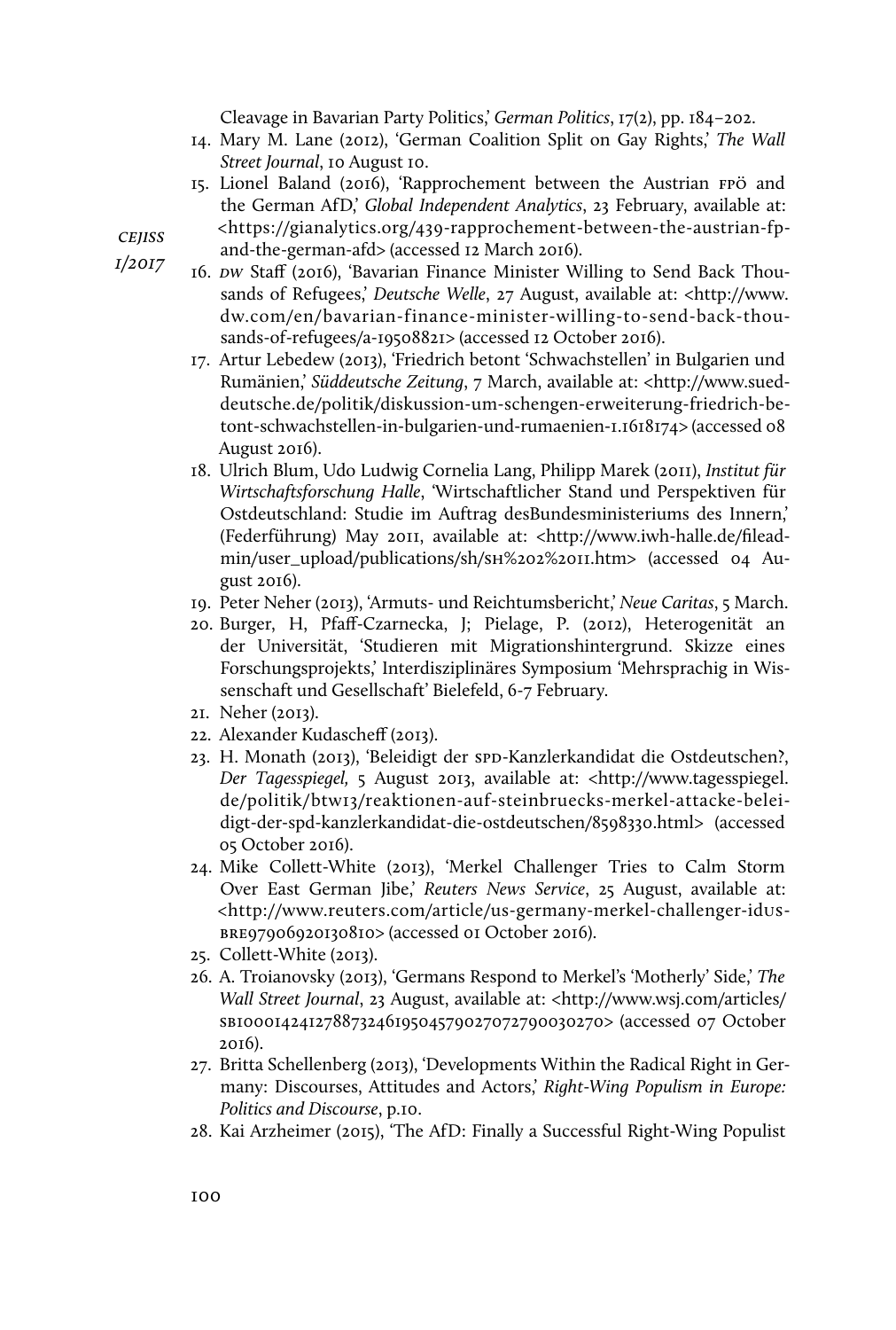Eurosceptic Party for Germany?' *West European Politics*, 38(3) p. 541.

- 29. Winand von Petersdorff (2013), 'Wer ist der Anti-Euro-Professor Bernd Lucke?,' *Frankfurter Allgemeine Zeitung*, 24 March.
- 30. Geißler was the German minister for youth, family and health from 1982 to 1985 (the only male head of the ministry) and also general secretary of the CDU from 1977 to 1989.
- 31. David Moberg (2001), 'On the ATTAC: A New European Alternative to Globalisation,' *In These Times* (Web Magazine), 14 May, available at: < http:// inthesetimes.com/article/1516/on\_the\_attac> (accessed 07 October 2016).
- 32. Moberg (2001).
- 33. Jens Schneider (2013), 'Besserwissender Professor,' *Süddeutsche Zeitung*, 16 April, available at <http://www.sueddeutsche.de/politik/afd-mitbegruender-bernd-lucke-besserwissender-professor-1.1650018> (accessed 29 September 2016).
- 34. The *Hamburger Appell* was initiated in the early summer of 2005 by professors Michael Funke , Bernd Lucke and Thomas Straubhaar at the University of Hamburg and published on 30 June 2005. This was preceded by statements by leading representatives of the German Government demanding wage increases to increase consumer consumption.
- 35. As mentioned earlier, the AfD wasn't unique to the Right historically; however, the sheer number of votes in its past combined with its future potential, can viewed as such for scholars of German political parties.
- 36. M. Jankowski, S. Schneider, S., and M. Tepe (2016). 'Ideological Alternative? Analyzing Alternative für Deutschland Candidates' Ideal Points Via Black Box Scaling.' *Party Politics*, 12 January, p. 2.
- 37. Noah Barkin (2015), 'German AfD Founder Leaves Party Decrying Xenophobic Shift,' *Reuters News Service*, 8 July, available at: <http://www.reuters. com/article/us-germany-politics-eurosceptics-idUSKCN0PI25720150708> (accessed 15 October 2016).
- 38. Bernd Lucke (2015), ALFA Overview, 'Germany's New Centre Right Party for the Renewal of German Values and Economic Progress,' *ALFA Official Website*, 01 December, available at: <https://alfa-europe.eu/> (accessed 04 October 2016).
- 39. Jörg Luyken (2015), 'Hard-Right AfD Now 3rd Biggest German Party,' *The Local dot de*, 17 November, available at: < https://www.thelocal.de/20151117/ hard-right-afd-now-3rd-biggest-party-says-polling> (accessed 14 October 2016).
- 40. Julian Dorn (2015), 'Es wird nur eine Partei überleben,' *Frankfurter Allgemeine Zeitung*, 20 July, available at: <http://www.faz.net/aktuell/politik/inland/luckes-alfa-gegen-afd-koennen-beide-parteien-ueberleben-13711757. html> (accessed 14 October 2016).
- 41. Lucke (2015).
- 42. Lucke (2015).
- 43. Sophie [Shevardnadze] and Co. Interview (2016), 'Chancellor Merkel has Given up German Sovereignty - Right-Wing Party Leader,' *Russia Today* on YouTube, 20 June (transcribed by author), available at: <https://www. youtube.com/watch?v=If7gljlK5ys> (accessed 05 October 2016).

*Richard R. Moeller*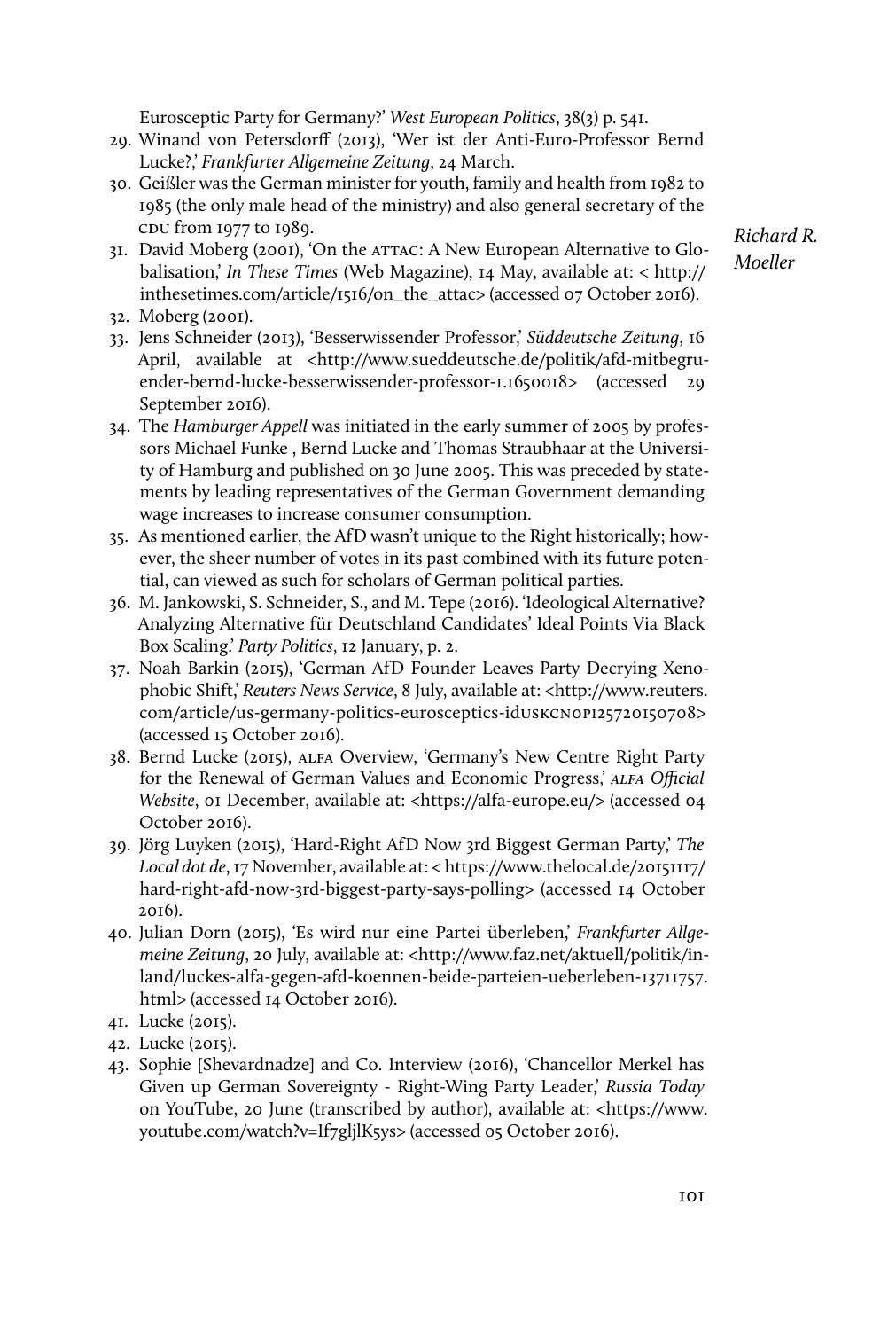- 44. Lionel Baland (2016), 'In Germany, We Don't Have a Patriotic Feeling Anymore. We Have to Rediscover it!,' *Global Independent Analytics*, 5 April.
- 45. Ben Knight (2016), 'The decline and fall of Germany's 'neo-Nazi' NPD,' *Deutsche Welle*, 07 September, available at: <http://www.dw.com/en/thedecline-and-fall-of-germanys-neo-nazi-npd/a-19532536> (accessed 03 October 2016).
- *cejiss*
- *1/2017* 46. Shevardnadze (2016).
	- 47. Philip Oltermann (2016), 'Angela Merkel's party beaten by rightwing populists in German elections, *The Guardian*, 06 September, available at: <https://www.theguardian.com/world/2016/sep/04/mecklenburg-vorpommern-german-anti-immigrant-party-strong-regional-election-exit-polls-merkel> (accessed 06 September 2016).
	- 48. Reuters News Agency (2016) 'Bavarian Finance Minister Willing to Send Back Thousands of Refugees,' *Deutsche Welle*, 27 August, available at: <http:// www.dw.com/en/bavarian-finance-minister-willing-to-send-back-thousands-of-refugees/a-19508821> (accessed 10 September 2016).
	- 49. Melanie Amann, Ralf Neukirch and René Pfister (2016), 'The AfD Wedge: Bavarian Conservatives Weigh Split from Merkel's CDU,' *Spiegel Online*, 10 May, available at: <http://www.spiegel.de/international/germany/merkelconservatives-divided-by-right-wing-afd-a-1091491.html> (accessed 16 October 2016).
	- 50. Amann, Neukirch, Pfister (2016).
	- 51. Spiegel Staff (2016), 'Erdogan's Big Prize: Europe at Odds over Visa Freedom for Turks,' *Spiegel Online*, 29 April, available at: <http://www.spiegel. de/international/europe/europe-at-pains-over-visa-free-travel-forturks-a-1090040.html> (accessed 16 October 2016).
	- 52. C. Hildebrandt (2015), 'The Left Party in Germany,' *New Politics*, 15(2), p. 33.
	- 53. Lionel Baland (2016), 'In Germany, We Don't Have a Patriotic Feeling Anymore. We Have to Rediscover it!,' *Global Independent Analytics*, 5 April, available at: <https://gianalytics.org/683-in-germanywe-don-t-have-a-patriotic-feeling-anymore-we-have-to-rediscoverit&num=1&hl=en&gl=us&strip=1&vwsrc=0> (accessed 08 August 2016).
	- 54. Robert Grimm (2015), 'The Rise of the German Eurosceptic Party Alternative für Deutschland, Between Ordoliberal Critique and Popular Anxiety. *International Political Science Review*, 36(3), p. 268.
	- 55. Lionel Baland (2016), 'Rapprochement between the Austrian FPÖ and the German AfD,' *Global Independent Analytics*, 23 February, available at: <https://gianalytics.org/439-rapprochement-between-the-austrian-fpand-the-german-afd+&cd=1&hl=en&ct=clnk&gl=us> (accessed 08 August 2016). NB: The English translation of the text by *Global Independent Analytics* was imperfect, causing the author of this article to redo some of it along with asides within the quote which were unclear about whether it was a direct quote or not.
	- 56. Shevardnadze (2016).
	- 57. Joseph Nasr and Hans-Edzard Busemann (2016), 'Germany's Anti-Immigration AfD Party Gaining Allegiance,' *Reuters News Agency*, 24 August, available at: <http://www.reuters.com/article/us-germany-afd-idUSKCN-